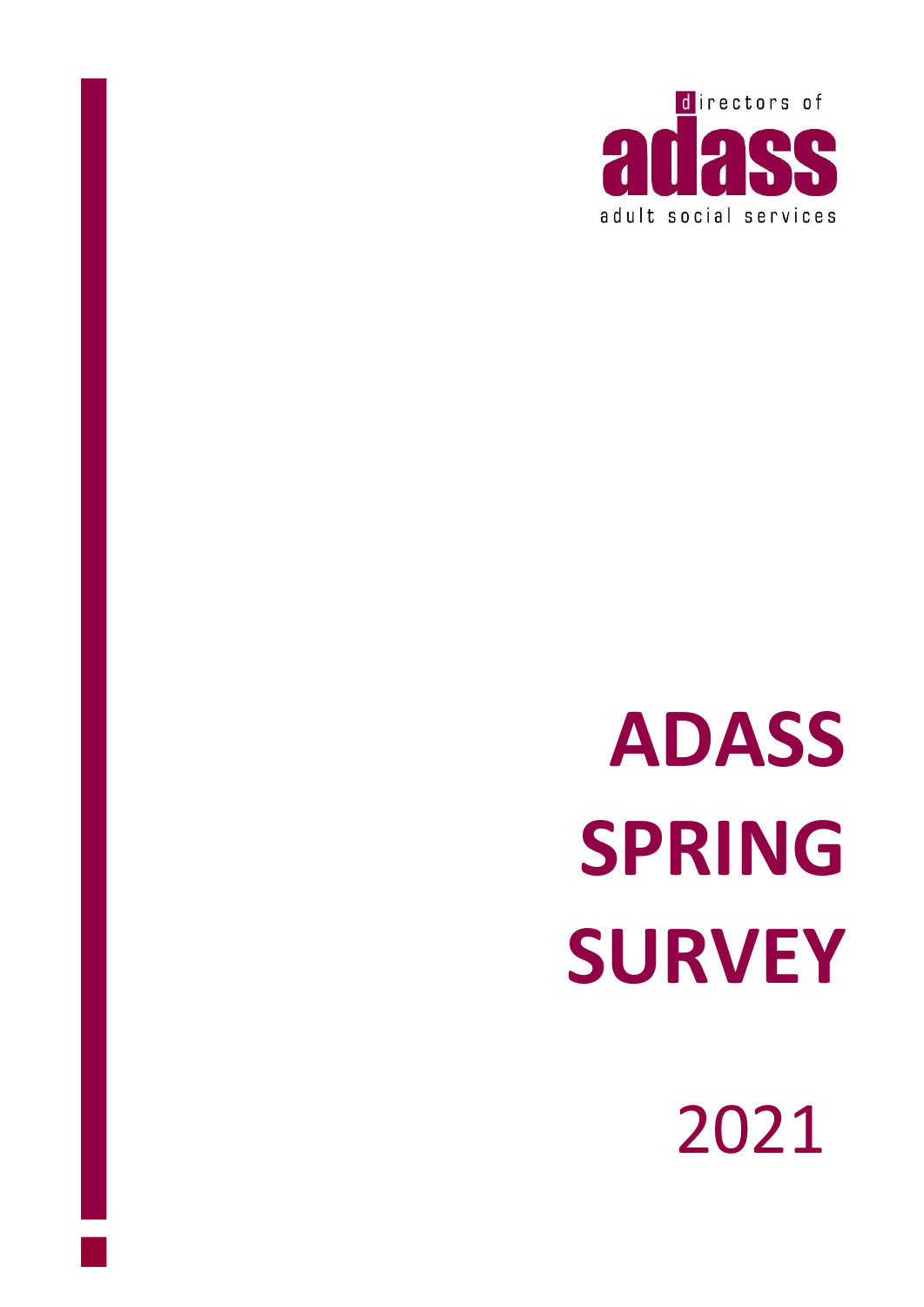# **ADASS: WHO WE ARE**

## PRESIDENT



Stephen Chandler Oxfordshire County Council

| <b>VICE PRESIDENT</b>                                  | <b>HONORARY SECRETARY</b>                            | <b>HONORARY TREASURER</b>                                                      |
|--------------------------------------------------------|------------------------------------------------------|--------------------------------------------------------------------------------|
| Sarah<br>McClinton<br>Royal Borough<br>of Greenwich    | Glen Garrod<br>Lincolnshire<br><b>County Council</b> | Iain MacBeath<br><b>Bradford</b><br>Metropolitan<br><b>District</b><br>Council |
| <b>POLICY LEAD</b>                                     | <b>IMMEDIATE PAST PRESIDENT</b>                      | <b>REGIONAL LEAD</b>                                                           |
| <b>Beverley Tarka</b><br>London Borough<br>of Haringey | James Bullion<br>Norfolk County<br>Council           | Carol Tozer<br>Isle of Wight<br>Council                                        |
| <b>ASSOCIATE TRUSTEE</b>                               | <b>TRUSTEE</b>                                       | <b>EXTENDED TRUSTEE</b>                                                        |
| Richard<br>Humphries<br><b>ADASS</b><br>Associate      | Cath Roff<br>Leeds City<br>Council                   | <b>Alison Tombs</b><br>North<br>Tyneside<br>Council                            |

The Association of Directors of Adults Social Services is a charity. Our objectives include:

- Furthering comprehensive, equitable, social policies and plans which reflect and shape the economic and social environment of the time
- Furthering the interests of those who need social care services regardless of their backgrounds and status and
- Promoting high standards of social care services

Our members are current and former directors of adult care or social services and their senior staff.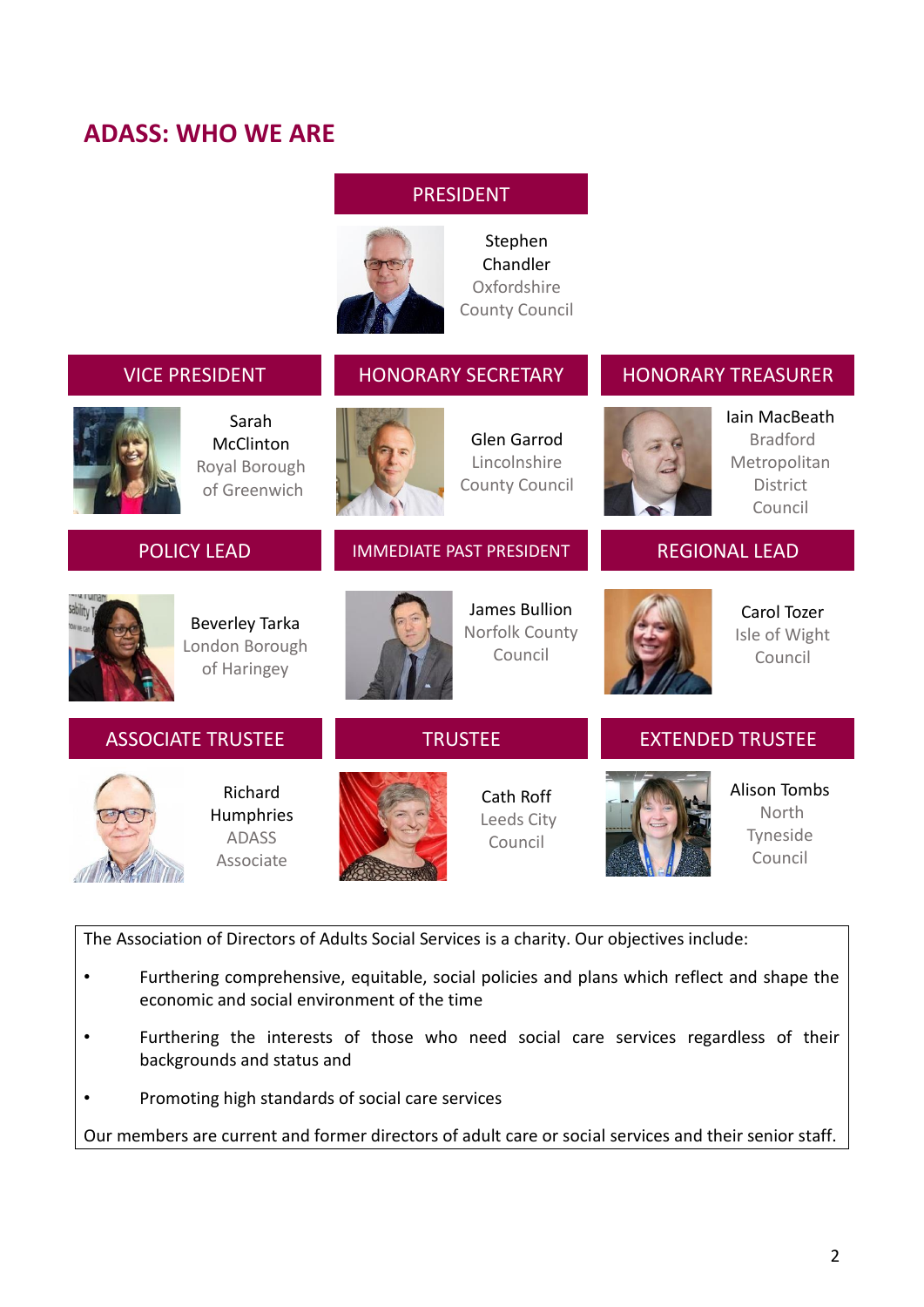## <span id="page-2-0"></span>**FOREWORD**

Every Prime Minister since 1997 has promised reform and sustainable funding for adult social care but all have left office without delivering on that ambition. This is the eighteenth year that the ADASS Spring Survey (previously known as the ADASS Budget Survey) has tracked the financial position and adult social care budgets of local authorities in England. This year, we have changed the title of the survey as increasingly this survey has looked at so much more than budgets. I would like to thank the 150 Directors of Adults Social Services who completed it, the ADASS staff team who managed the process and the analysis and Jane Harris, from Cordis Bright, who drew up this report as part of their partnership agreement with ADASS.

Covid-19 has had a profound and disproportionate impact upon those of us with care and support needs. Those who have sadly lost their lives to Covid-19, who have lost family members, those who have been required to shield in many cases for more than a year, who have been unable to access vital services, and those who have taken on additional caring responsibilities, have endured an intolerable year and it is important that we collectively acknowledge and recognise every single one of them. We also owe to all of us as a society to push for sustainable funding and a once in a lifetime transformation of care and support.

It has been an extraordinary year by any set of measures. Additional funding from the Government has been welcome and it has helped mask the worst of the issues that we would otherwise have seen. However, it has largely helped paper over the cracks that we have long known existed and without a commitment to longer term sustainable funding the reality is that the current budgets will not stretch.

Every year we have seen the pressure on local authorities grow, with ever more difficult decisions being required. I and my fellow Directors are acutely conscious that every one of these critical decisions affect the lives of millions of us, whether we are disabled, older, homeless, at risk of abuse or exploitation, experiencing mental ill health, or caring for a family member with care and support needs.

Earlier this year we undertook an additional survey of our ADASS members to gauge whether care and support needs were changing as we emerge into the next phase of the Covid-19 pandemic. Our [Activity Survey \(June 2021\)](https://www.adass.org.uk/media/8714/adass-activity-survey-2021-cpdf.pdf) painted a picture of growing levels of need and requests for support across most aspects of care and support. This survey provides further evidence of unmet and undermet need. It also underlines that the money is not there to address increasingly complex needs despite the ingenuity, commitment, compassion and courage that have been demonstrated by those who work in care and who care for family members, and despite the forbearance of people needing care, support and safeguards, people who are, in many cases, least able to make their voices heard.

This will increasingly mean that more people in this country will miss out on the support that we need. This is vividly illustrated in this survey by the finding that more than 75,000 older and younger disabled people are waiting for assessments which will determine the type of care and support that they get. While they wait, there are significant risks. Whilst social work teams do their best to prioritise based on the information they glean, it is inevitable that many people will deteriorate, become mentally or physically unwell, lose confidence, fall, or that unreported or concealed abuse or neglect will worsen.

This survey lays bare that that local authorities will continue to have to make increasingly difficult decisions, paying less than they want to for care, providers will continue to offer prices that are less sustainable, millions of people will miss out on care and support, and there will be ever growing pressure on millions of carers. It makes clear that local authorities are increasingly having to rely on short-term funding and use of reserves to deliver care and support. This is not sustainable, and it is not in the interests of any of us or our communities. Even since this survey was completed and as people are returning to work and the country is opening up we are hearing of further significant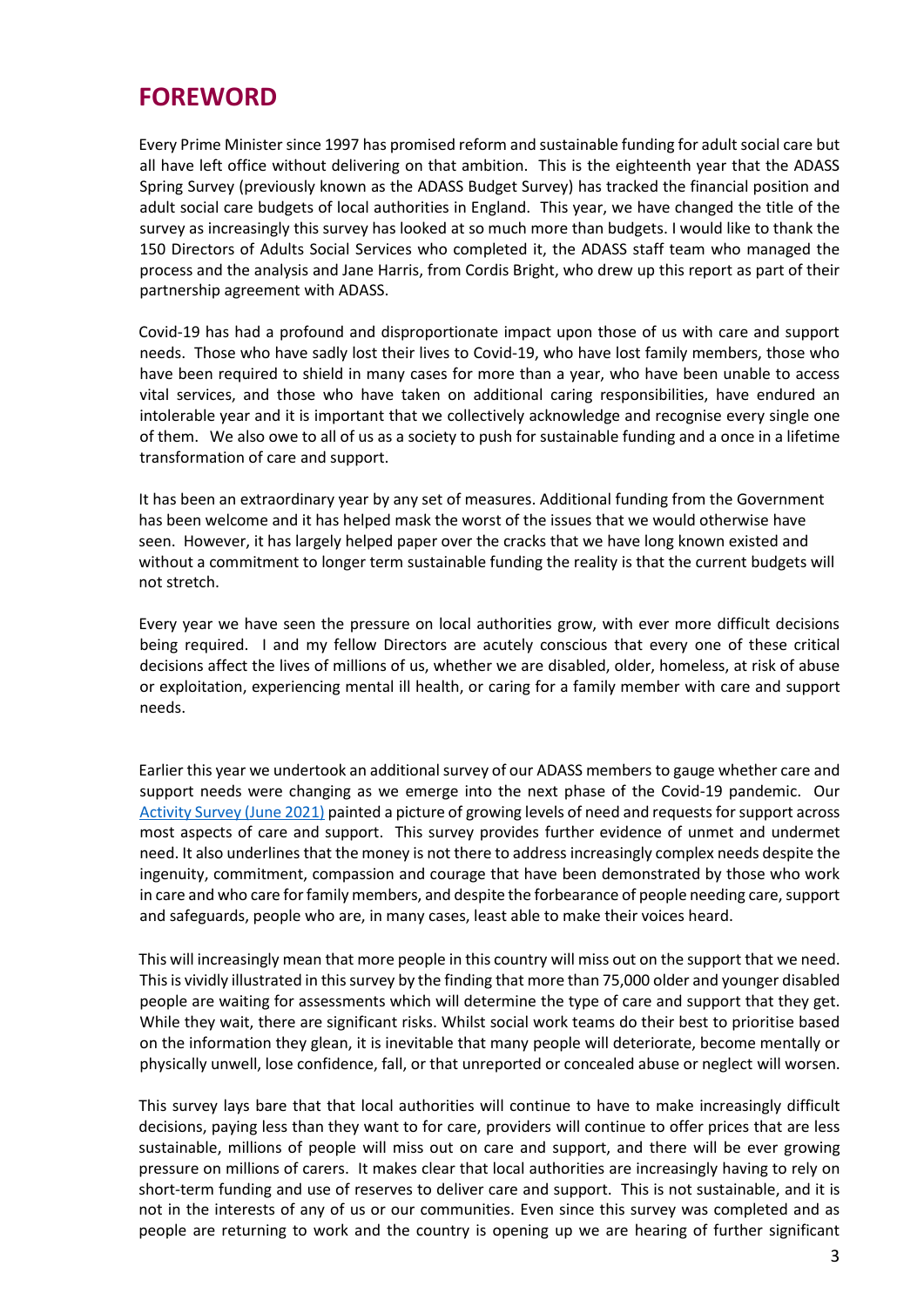requests for support and care at home and staff leaving care for retail and hospitality. This all leads to fewer people getting less care and support. We will be left to continue to manage decline.

Directors are working hard with their partners to transform local models of care and support, to supporting the extension of person-centred models of care, promote independence and connectedness and enable their local care markets to evolve. However, these ambitions are being thwarted by resource constraints.

Prioritising care and support is essential; millions of lives, the well-being of our communities, the performance and recovery of the NHS post-Covid and our economic recovery are all dependent upon it.

Adult social care has the ability to fundamentally transform lives. It enables us to live, to work, carers to care, for us to be active members of our communities and to ultimately live good lives. Every year that we delay reform and sustainable funding means fewer people getting less care and support. We need to unleash that potential. Over the coming year, the Government has the chance to do exactly that by publishing its promised plans and using the upcoming Spending Review to prioritise the funding of life-enabling, life changing, life enhancing care and support. We stand ready to work with the Government and those across the political spectrum to transform how care and support is delivered and most importantly experienced.

Sept T Chandler

**Stephen Chandler** ADASS President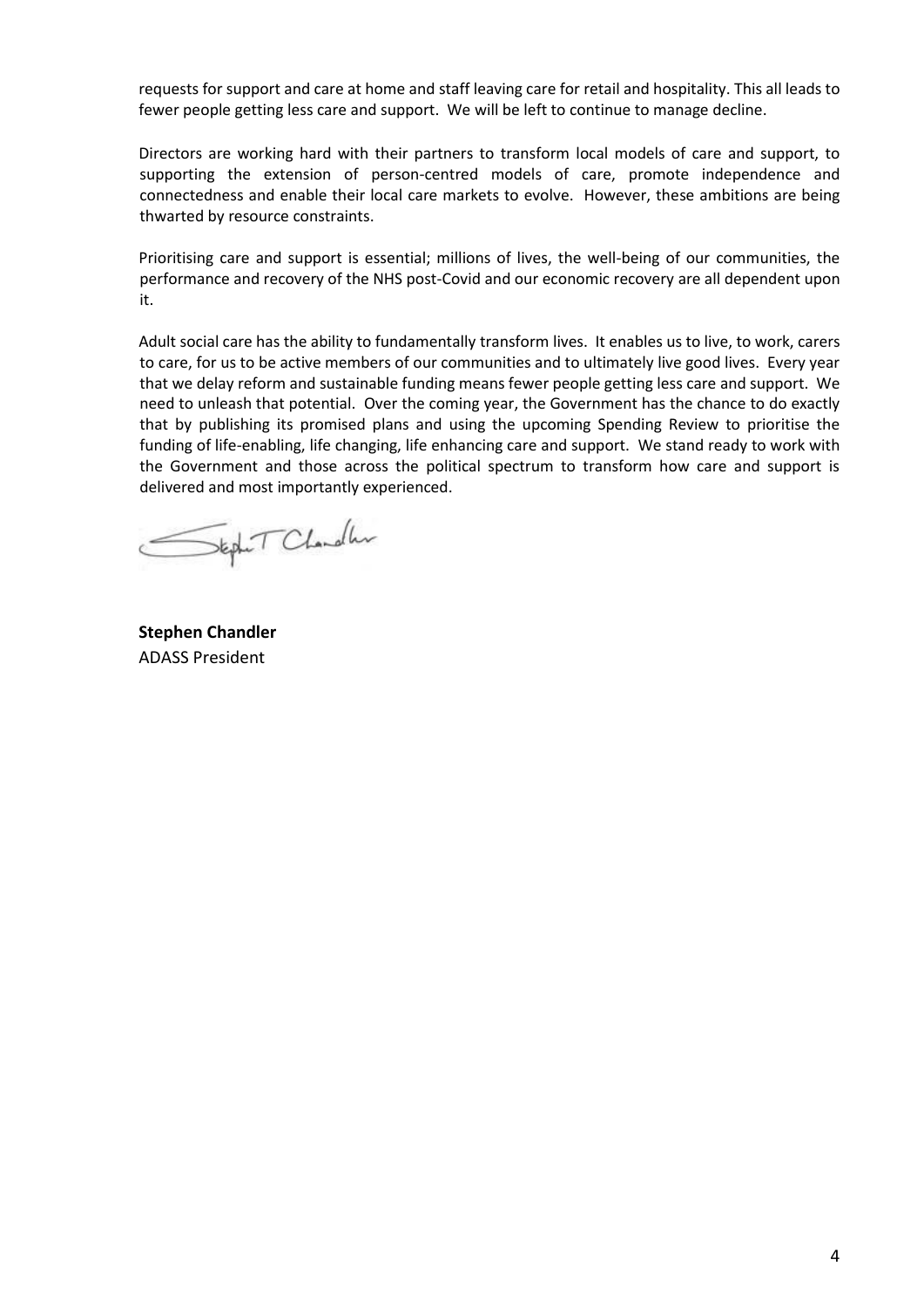# Contents

| 1.  |  |
|-----|--|
| 2.  |  |
| 3.  |  |
| 3.1 |  |
| 3.2 |  |
|     |  |
|     |  |
|     |  |
|     |  |
|     |  |
| 3.3 |  |
|     |  |
|     |  |
| 3.4 |  |
|     |  |
|     |  |
|     |  |
| 3.5 |  |
|     |  |
|     |  |
|     |  |
| 3.6 |  |
|     |  |
|     |  |
| 3.7 |  |
|     |  |
|     |  |
| 3.8 |  |
| 4.  |  |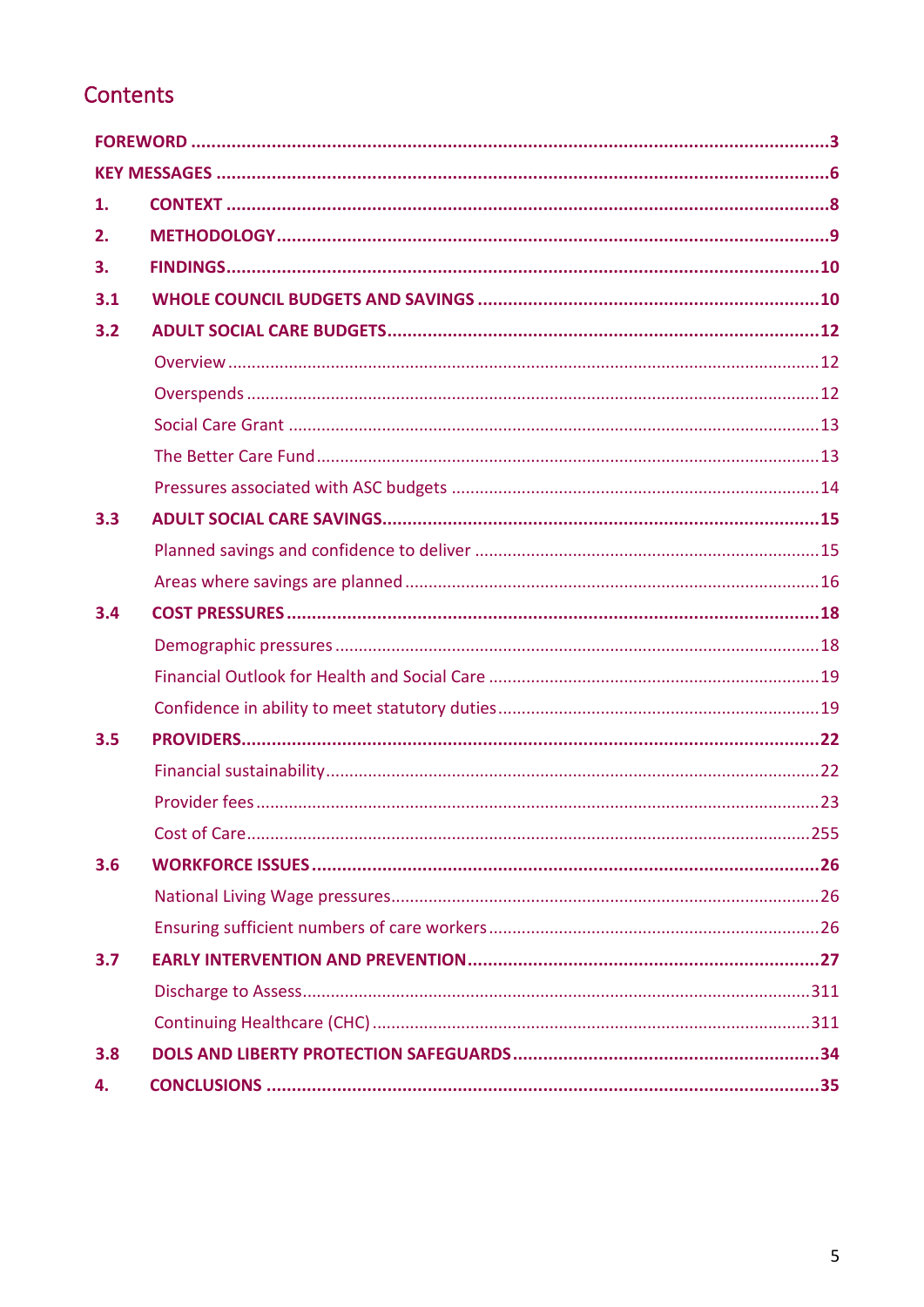# <span id="page-5-0"></span>**KEY MESSAGES**

**Under investment means that more people are in need of social care and support but fewer are getting it and many are getting less.** From 2017/18 to 2019/20 the proportion of people accessing long-term support has fallen by 3% for people aged 65+ and 1% for people aged 18-64. Relentless real-term reductions in social care funding to meet the needs of those of us who are older and disabled, care for family members or work in social care were apparent before the pandemic. Covid-19 has exacerbated this and hit those of us who are in the most vulnerable circumstances hardest. This will increase over the year to come. The levels of unmet and undermet need will continue to grow without urgent action from Government.

**Delays to assessments and reviews are having a detrimental impact on people's lives:** 54,783 people (extrapolated nationally) are waiting for a social care needs assessment for care, support or safeguards and 12% have been waiting for more than six months. Another 159,271 people are waiting for care reviews (annual). These assessments and reviews are vital and each and every one is a person waiting for care, support or safeguards, or at risk of their well-being deteriorating, or of abuse or exploitation.

**Government funding through the Adult Social Care Precept and Social Care Grant are insufficient to fund the costs of Demographic Pressures and the National Living Wage (NLW).** In 2021/22 Directors have indicated that NLW and demographic pressures amount to £1.15bn. Adult social care will not access the £1.09bn in full as not all local authorities took up the option to use the precept to its maximum level. Directors indicated that they have received 52% of the additional Social Care Grant, totalling £156m, meaning that there is a shortfall in funding of at least £204m just for local authorities to stand still in the current financial year.

**Local authorities are increasingly reliant on local taxation and short-term and unsustainable funding sources:** Many local authorities are drawing down council reserves and relying in one-off and temporary sources of funding to cover adult social care locally. 34% of Directors report that overspends in 2020/21 were funded from council reserves (compared to 1% in 2016-17 and 4% in 2018-19) and 75% using Covid-19 funding. This appears to be a trend that has been exacerbated by the pandemic, rather than an unusual set of circumstances.

**We must prioritise funding for care and support for working age adults as well as for older people**: Whilst much of the media and political focus is on care and support for older people, 49% of Directors report that they are most concerned about funding increasingly complex care and support for working age disabled people, compared to 3% for financial pressures relating to older people. Care and support for people aged 18-64 also now accounts for 63% of demographic pressures, the amount of additional funding required to meet the same level of need as the previous year.

**There is a growing disconnect between increasing adult social need and the financial ability and confidence of Directors (on behalf of local authorities) to meet that need**: The [ADASS Activity](https://www.adass.org.uk/media/8714/adass-activity-survey-2021-cpdf.pdf)  [Survey 2021](https://www.adass.org.uk/media/8714/adass-activity-survey-2021-cpdf.pdf) found evidence of increasing need and referrals across most aspects of adult social care. This survey adds further evidence with spending on adult care £61 million over budget (all local authorities) in 2020/21, and Directors expected to collectively find £601 million in savings in 2021/22. This translates into low levels of confidence amongst Directors in their ability to meet what they are required to do by law.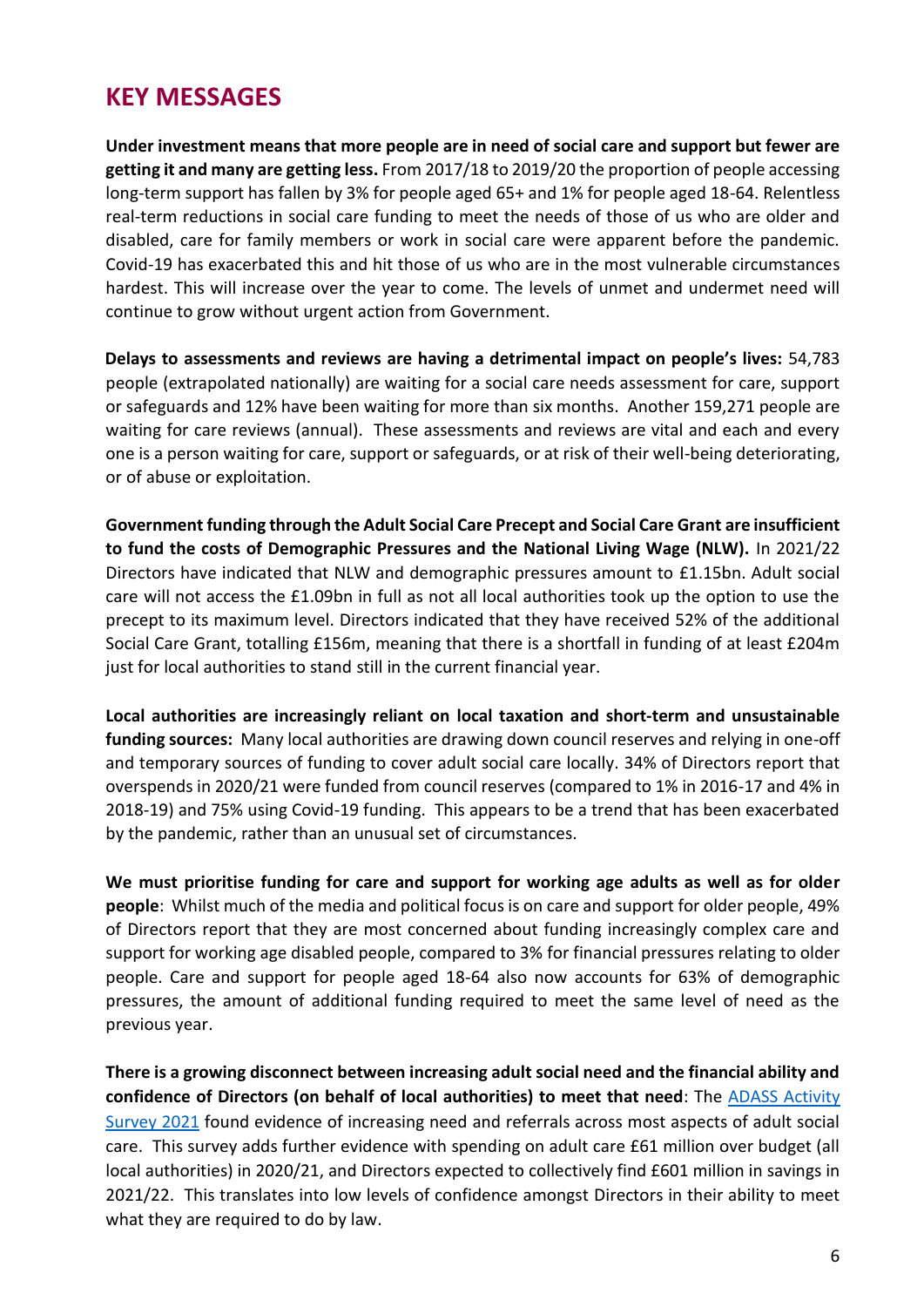**Directors want to prioritise investment in earlier intervention and prevention and new ways of working, but do not have adequate resources to do so:** Nearly three-quarters (73%) of Directors identified investing in prevention as the second most important approach to delivering savings. They want to invest in housing-based options with technological support to offer more homebased support as alternatives to institutionalised care. However, 50% of Directors state that they are less than confident about meeting their statutory duty in respect of prevention in 2021-22.

**Much of the voluntary, community and social enterprise (VCSE) sector is at risk over the next year:** VCSE organisations sit at the heart of care and support. We know that Covid-19 has had a [profound impact on the sector](https://www.nationalvoices.org.uk/sites/default/files/public/publications/briefing_impact_of_cv19_on_the_hc_vol_sector.pdf) and this survey finds that Directors, seemingly driven by the need to prioritise funding on meeting their statutory duties and pressures on discretionary spending, have budgeted for a 6.1% reduction in VCSE funding. Looking ahead to 2022/23, just 30% of Directors plan to increase VCSE funding.

**Care markets have been further hit by the pandemic:** 82% of Directors report that they are concerned about the sustainability of some of their home care providers, and 77% about some of care home providers. Covid-19 short term funding has helped to prevent failure but there is profound uncertainty about the future.

**There is an impending crisis in the retention of social care staff. We must reward as well as recognise the role that staff in adult social care play:** Society has recognised the contribution social care staff have made during the pandemic. We now need to properly reward them for the invaluable work they do. Directors indicated the most important factor in recruitment and retention is an increase in salary, followed by improved terms and conditions and improved career structures and progression opportunities. Even since collecting the data for this survey we have reports of staff leaving for better pay in retail, hospitality and the NHS.

**We will only enable the NHS to recover post-Covid by prioritising adult social care:** Our [Activity](https://www.adass.org.uk/media/8714/adass-activity-survey-2021-cpdf.pdf)  [Survey](https://www.adass.org.uk/media/8714/adass-activity-survey-2021-cpdf.pdf) showed that local authorities are receiving increased numbers of requests for support from people unable to access hospital services, or after being discharged after a stay in hospital. Covid-19 has left many people with additional long-term care and support needs. However, Directors report that fewer people are being assessed as eligible for NHS funded Continuing Health Care. NHSEI is prioritising recovery, however, it will only achieve this by supporting more people at home. There needs to be a recovery plan for social care, as well as the NHS.

**This is about people, not numbers:** This survey and the experiences of the pandemic show why we need to put adult social care on a firm, sustainable footing for the future. Meeting the needs of older and disabled people, carers and families must be pivotal in rebuilding the economy through the creation of new and rewarding jobs in all parts of the country.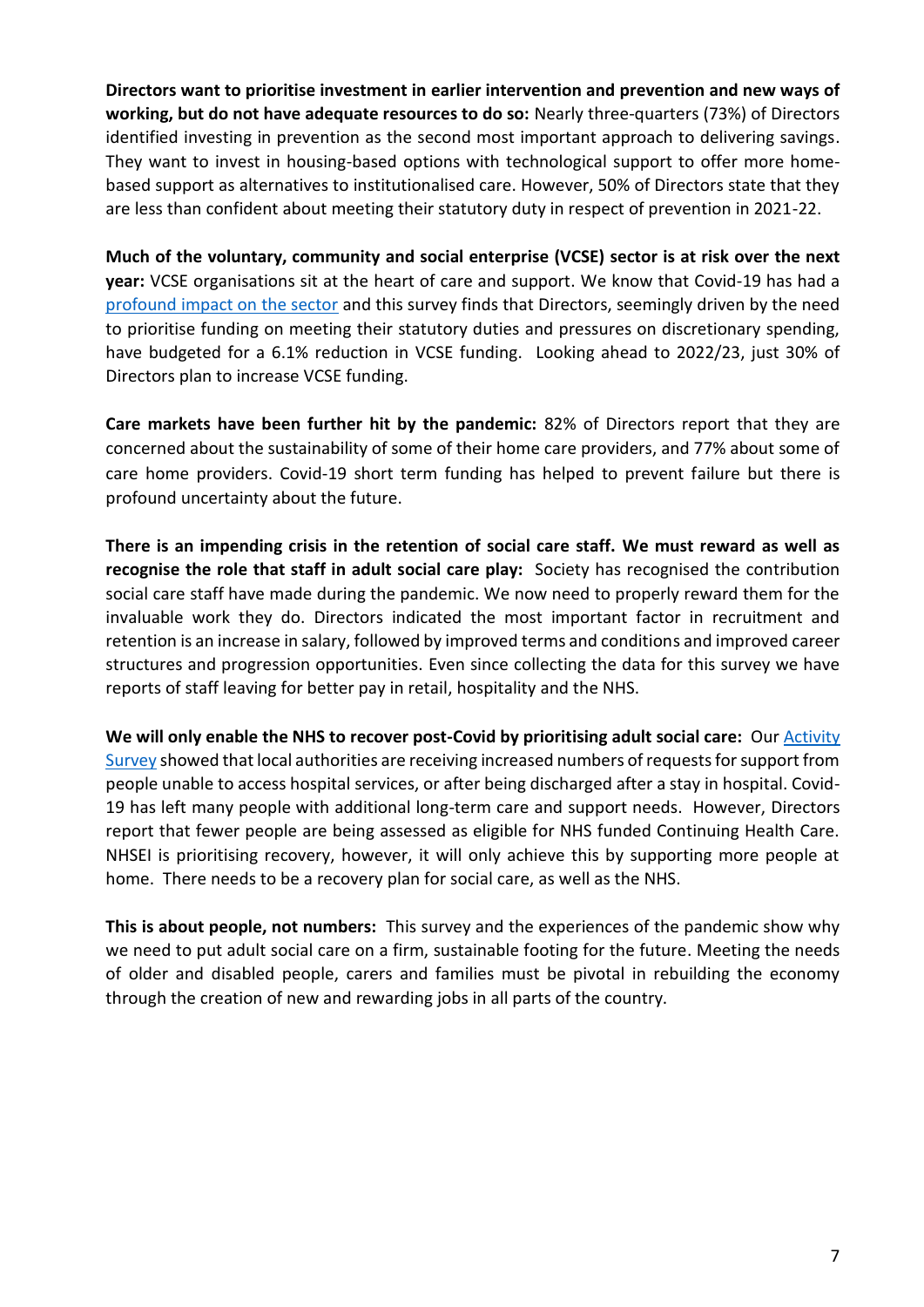# <span id="page-7-0"></span>**1. CONTEXT**

Adult social care was already experiencing distress long before the onset of the Covid-19 pandemic, with its position well documented by numerous parliamentary inquiries, think tanks, stakeholder reports and successive ADASS Spring/Budget surveys over the course of the last decade. Directors of Adult Social Care across England were grappling with reduced budgets, increasing numbers of older and working age disabled people, many with more complex care and support needs, fragile care markets and the challenge of transforming and integrating care and support for their local communities.

The Covid-19 pandemic has added layer upon layer of complexity to an already difficult position. The [House of Commons Library recent](https://researchbriefings.files.parliament.uk/documents/CBP-9019/CBP-9019.pdf) report gives an overview of a number of these issues. The death toll of people needing and working in care has been terrible. Many services stopped or had to be delivered in fundamentally different ways, people were required to self-isolate, carers took on greater levels of responsibility, and many people were unable to access key NHS services which meant their underlying physical condition and mental well-being deteriorated. The plight of those in care homes is well documented. Funding and planning by and with government has helped address the issues of infection control, but many care homes are now operating with stop gap funding and occupancy levels that are not sustainable. Many people have looked to care at home as an alternative and developing longer term housing-based options for people is essential.

As we have slowly emerged into the latest phase of the pandemic, we are just starting to see the full impact of the pandemic and of the prolonged lockdowns, with the increasing number of people reaching out for support because of mental ill health, carers returning to work, homelessness, exploitation and abuse and for so many other reasons. Care and support are vital to the post-Covid recovery, millions of individuals, and households, and to our wider communities. The sustainable, long-term funding of that care and support has never been so vital.

This report reflects the complexity of the circumstances. On top of a number of short-term grants and funding sources prior to the pandemic, there were a number of additional grants from government during the year with different conditions and durations, many of which continue into 2021/22. It attempts to make sense of both the long-term impact associated with failure of successive governments of all political colours to deliver the promised reform and sustainable funding, and the short-term, but equally devastating and disproportionate impact of the Covid pandemic for those of us with care and support needs.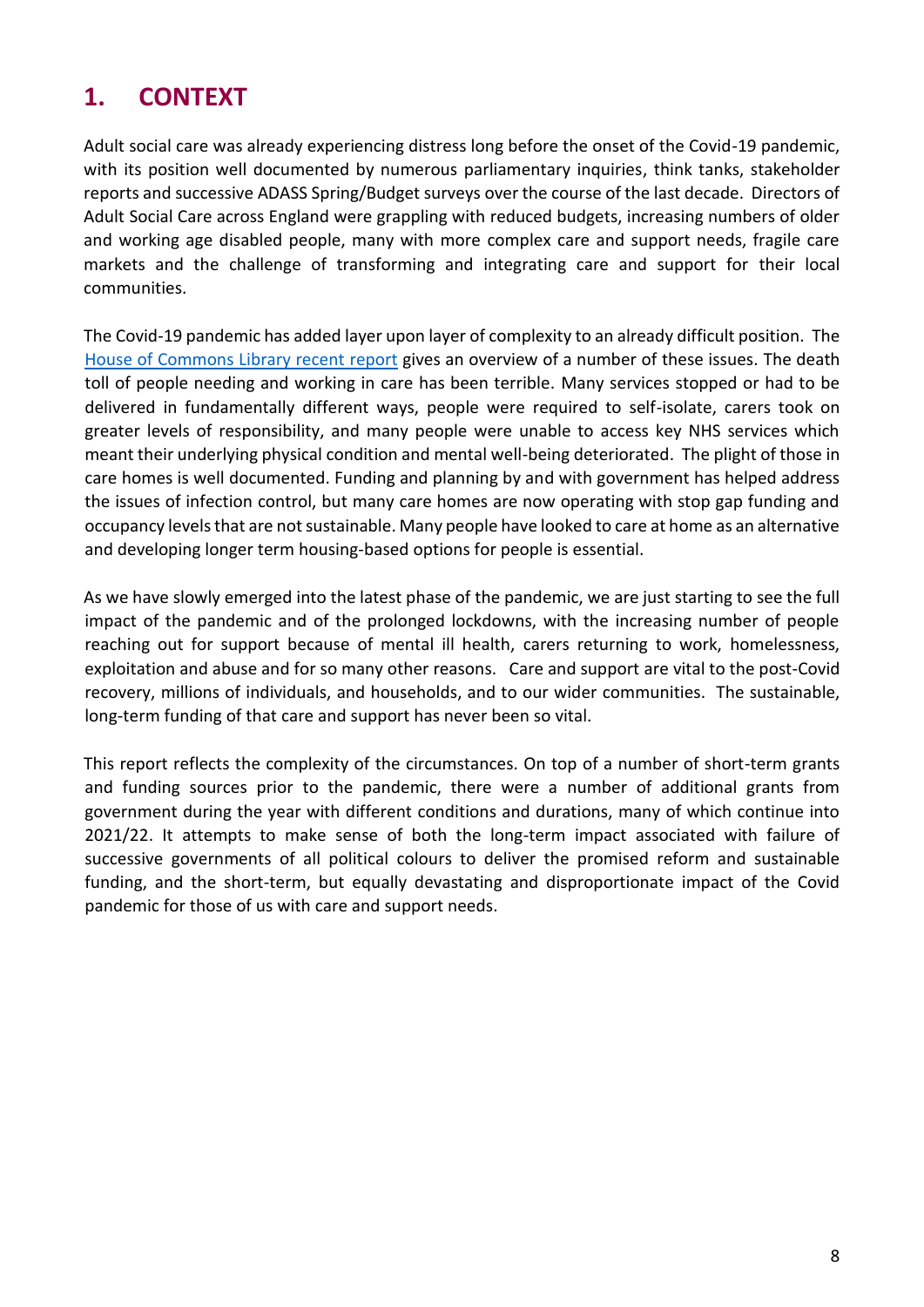# <span id="page-8-0"></span>**2. METHODOLOGY**

The ADASS Spring Survey (formerly known as the Budget Survey) is an annual survey conducted by the Association of Directors of Adult Social Services (ADASS) and is sent to every Director of Adult Social Services (Directors) in 152 English local authorities. These directors are all full members of ADASS.

The survey is conducted around the same period each year to enable comparability. Where possible, the survey questions have remained consistent over the last eight years to provide a longitudinal narrative, specifically tracking budgets, levels of savings, demographic pressures, where savings have been made and Director confidence in delivering on their statutory duties. Additional questions have been included over this period to strengthen the understanding of the financial position of adult social care and a number of specific topical questions are asked in each survey to reflect particular issues at that time.

There are 152 local authorities in England with adult social care responsibility and there were 147 completed returns, a 97% response rate. The survey was distributed via an online link and remained open between 20 May and 18 June 2021. Not all questions have been completed by all respondents, so where relevant we make clear the sample sizes used to make national projections. We would like to thank the councils that took the time to submit responses.

The survey report is anonymised and aggregated to a national level. No individual council data is shared with third parties unless this was agreed prior to the survey and received consent from each individual local authority, and the details of the report remain the property of ADASS.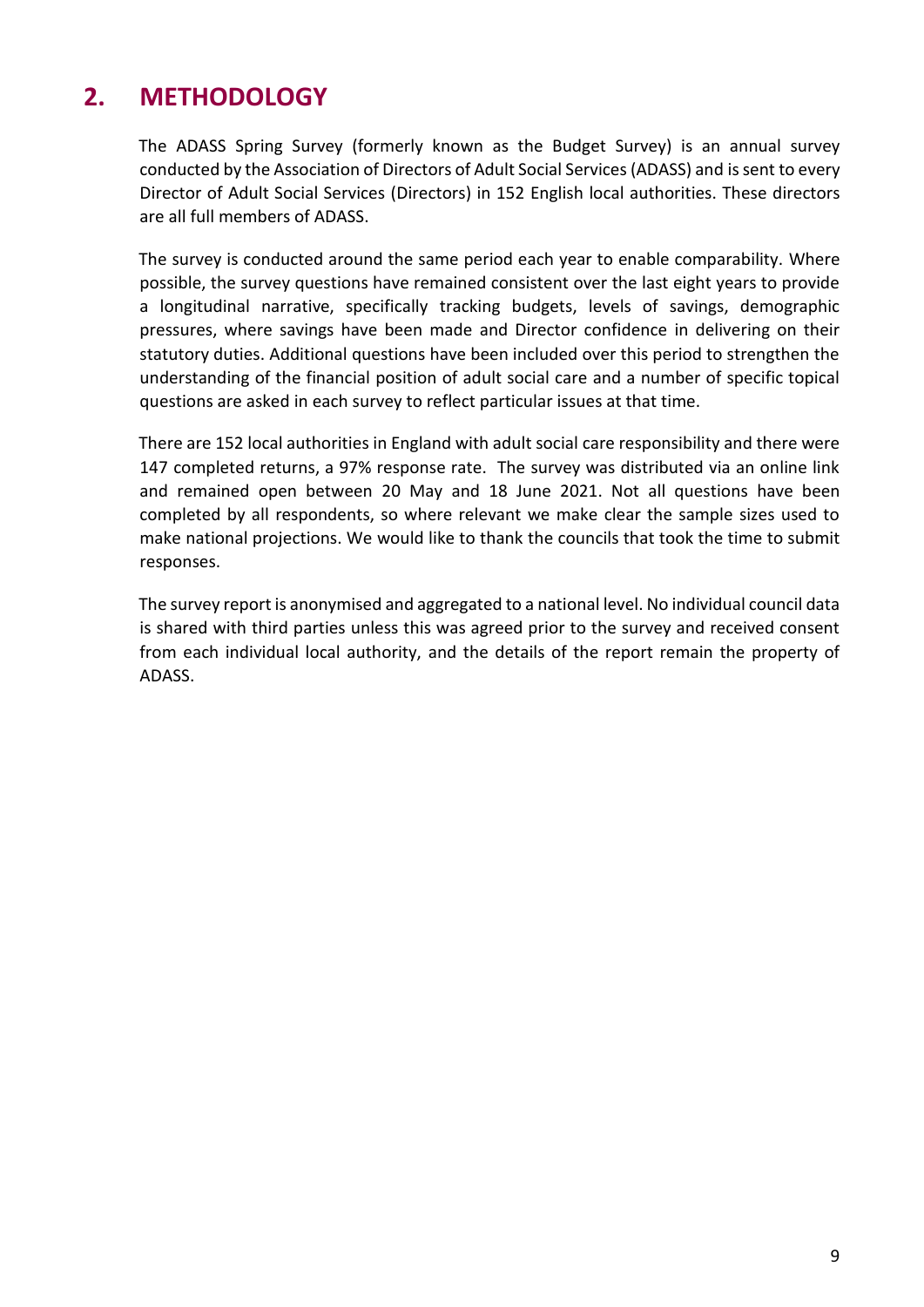# <span id="page-9-0"></span>**3. FINDINGS**

## <span id="page-9-1"></span>**3.1 WHOLE COUNCIL BUDGETS AND SAVINGS**

Local authorities have a broad range of responsibilities in shaping lives and delivering services locally. To provide context for adult social care budgets we ask Directors to report on the overall council budget and planned savings for 2021/22. 147 respondents gave budget and savings figures for the current financial year.

Total council budgets and planned savings are:

- Expected council total net budget 2021/22 (excluding schools): **£43.5bn**
- Council savings (totals are extrapolated up to 151 councils in 2018/19 and 2019/20, total for 152 councils in 2021/22):
	- o 2018/19: £2.4bn
	- o 2019/20: £2.1bn
	- o 2021/22: £1.9bn

Figure 1 sets out the proportion of local authorities who levied base Council Tax and the level to which they have done so for 2021/22. The table below shows that the majority of local authorities (97%) raised Council Tax by at least 1.8%.

*Figure 1: Councils raising base council tax in 2021/22 (aside from the social care precept)* 

| <b>Response</b> |                                | Percentage |
|-----------------|--------------------------------|------------|
| No              |                                | 3%         |
| Yes             | By other amount (average 1.8%) | 49%        |
|                 | By the referendum cap of 2%    | 48%        |

Since 2016/17 councils have been able to offset some of the reduction in core funding from national government by applying an Adult Social Care Precept. The introduction of the precept has enabled local authorities with responsibility for adult social care (county and unitary authorities) to increase council tax levels in their area above the usual Council Tax referendum threshold of 2% for each year. The money raised through the precept is required to be spent exclusively on adult social care. Although adult social care continues to be faced with challenging budgetary issues, raising Council Tax and the Adult Social Care Precept are local political decisions and must balance the need for additional resources to deliver a legally required balanced budget against the economic circumstances facing local people.

Year on year adult social care budgets are becoming increasingly reliant upon locally raised taxation, including the social care precept. The amount of funding raised by local authority varies significantly between areas, with those that are more deprived able to raise significantly less than those areas that are less deprived. However, need for care and support is higher in more deprived areas. Government has attempted to dampen the relative inequity between areas by weighting the funding formula for the Improved Better Care Fund so that areas that receive less funding via the precept receive more funding via this avenue. Is it right that essential services such as adult social care are reliant upon funding sources which are the subject of difficult political decisions to be able to continue to deliver vital, and in some instance life critical, services? Looking forward, government must seek to create a stable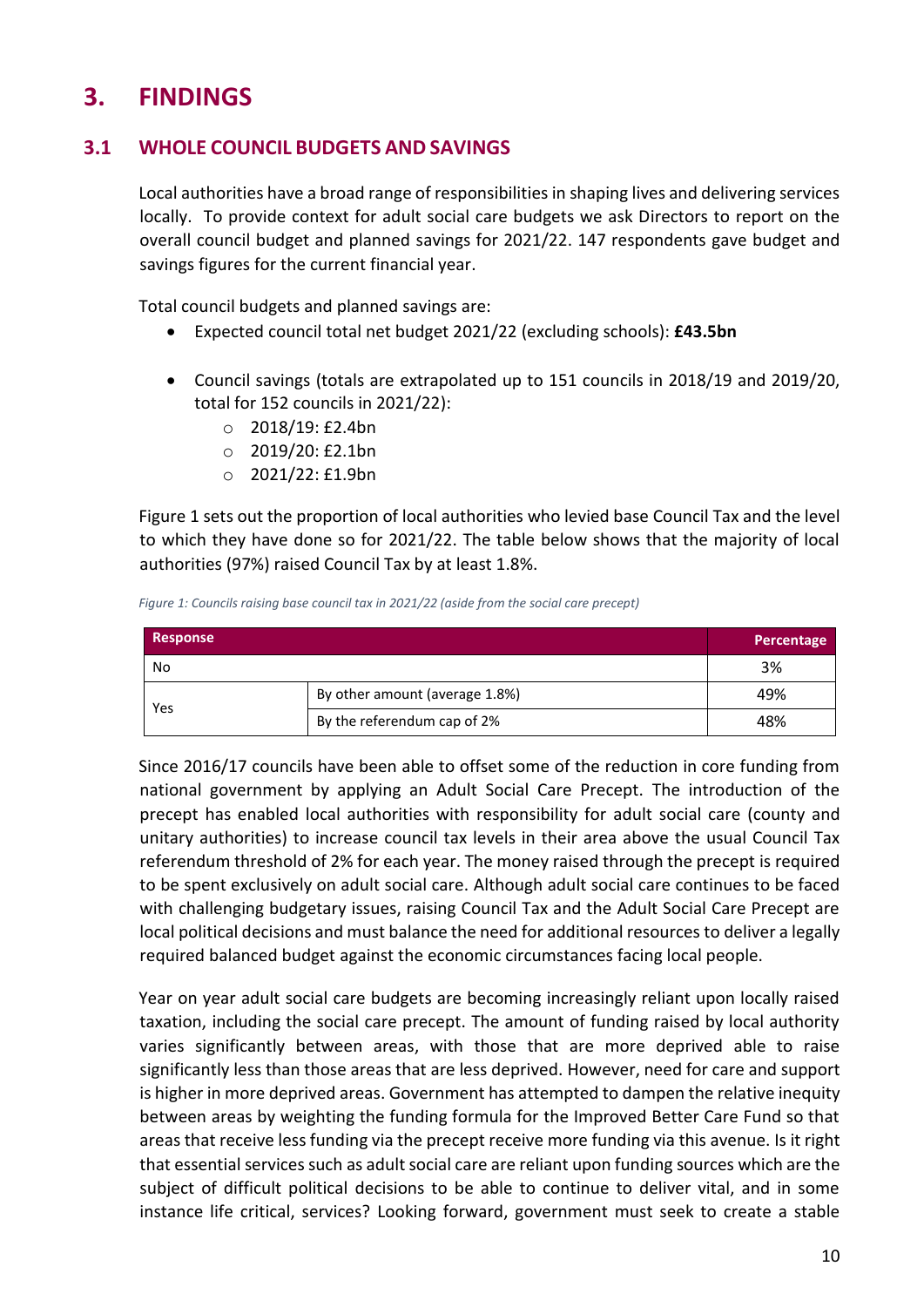environment for adult social care to enable the investment in and transformation of services over a number of years.

[Figure](#page-10-0) gives an overview of the proportion of local authorities that levied the Adult Social Care Precept for 2021/22 and the level to which this was applied.

| <b>Response</b> |                                         | 2021/22 |
|-----------------|-----------------------------------------|---------|
| No              | Local decision not to raise the precept | 3%      |
| Yes             | At the full 3% value                    | 67%     |
|                 | At 2% value                             | 13%     |
|                 | At 1% value                             | 6%      |
|                 | By other amount (average 1.6%)          | 11%     |

<span id="page-10-0"></span>*Figure 2: Councils raising the Adult Social Care Precept for 2021/22*

Of those local authorities that took the decision to use the precept in 2021/22, 94% plan to use the funding raised to meet demographic or inflationary pressures (see [Figure 1\)](#page-10-1). This proportion has increased since 2019/20, when 74% of councils planned to use the adult social care precept funding, at least in part, to meet demographic and/or inflationary pressures, with just under 40% planning to spend the extra money raised on reducing the savings required from adult social care and 10% to fund new council services. This question was not asked in the 2020 ADASS Budget survey due to the need to focus on pressures on adult social care as a result of the onset of Covid-19.

<span id="page-10-1"></span>

*Figure 1: Use of adult social care precept by those councils that have raised it (142 responses)*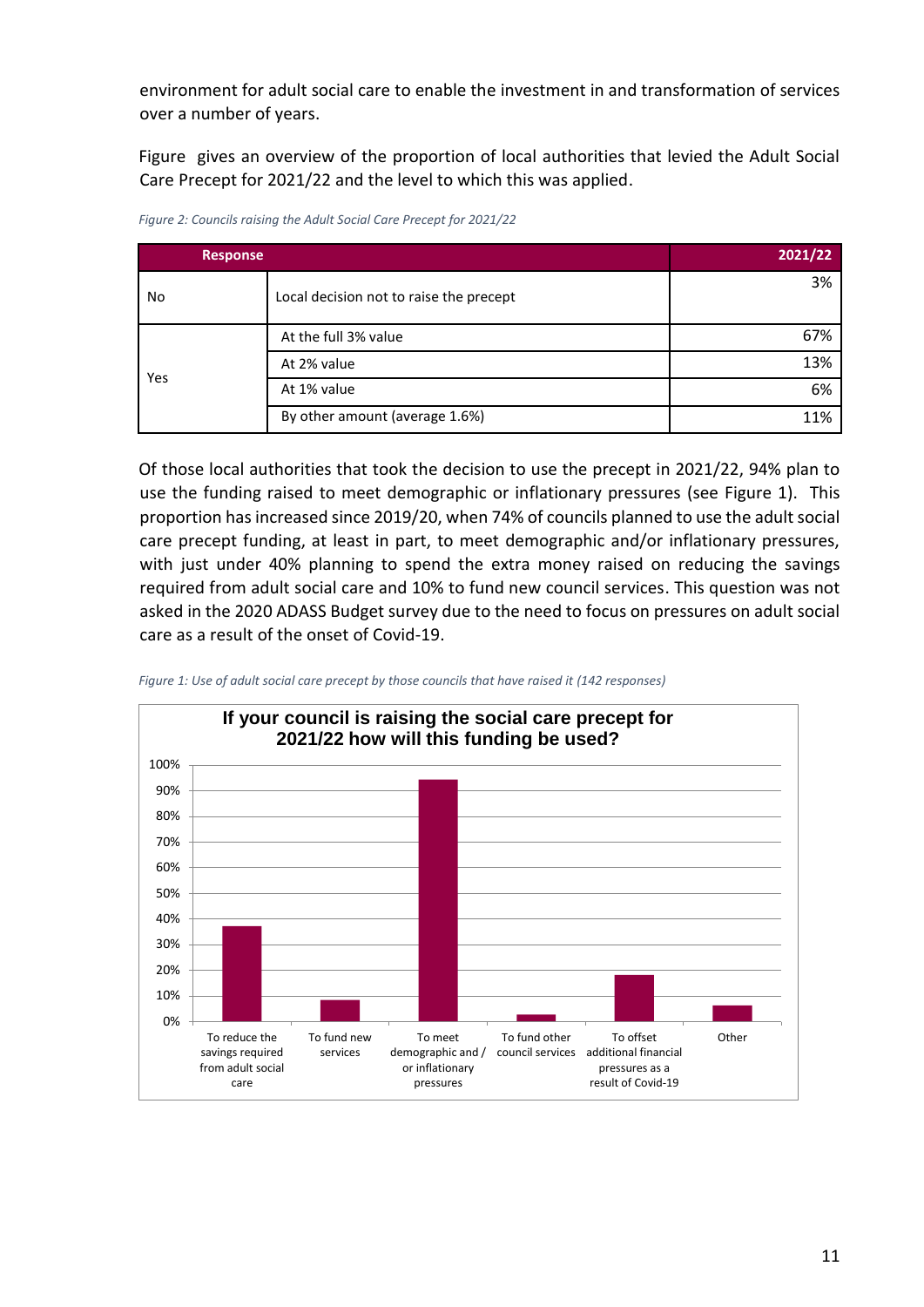## <span id="page-11-1"></span><span id="page-11-0"></span>**3.2 ADULT SOCIAL CARE BUDGETS**

## **Overview**

Directors were asked to specify their council's budget for adult social care (see [Figure 2](#page-11-3) below). Councils have to make critical decisions every year when setting budgets. These decisions involve invidious choices which attempt to balance:

- The numbers of people who get care and support (and those who don't)
- The levels and types of support that individuals get
- The price that is paid to providers
- The quality of provision
- The legal requirement that they balance their budgets.

Budgeted spend by councils on adult social care rose from £15.6 billion in 2020/21 to £16 billion in 2021/22, this excludes any specific short-term grants relating to Covid-19. The highlevel figures below conceal the fact that there was an overall overspend of £61 million in 2020/21. The proportion of councils' overall budgets being spent on adult social care has remained fairly consistent since 2017/18, at around 37% of all spending. In 2021/22 this was 36.9%.

|                                                             | 2017/18                 | 2018/19 | 2019/20      | 2020/21  | 2021/22 |
|-------------------------------------------------------------|-------------------------|---------|--------------|----------|---------|
| ASC net budget                                              | £14.5bn                 | £14.8bn | £15.1bn      | £15.6bn  | £16.0bn |
| ASC outturn                                                 | £14.5bn                 | £14.6bn | £15.3bn      | £15.6bn  |         |
| Outturn                                                     | Aggregate<br>break-even | $+£98m$ | $-$ £197 $m$ | $+61.1m$ |         |
| ASC net budget as % of<br>council<br>whole<br>net<br>budget | 36.9%                   | 37.8%   | 37.4%        | 37.4%    | 36.9%   |

#### <span id="page-11-3"></span>*Figure 2: Adult Social Care (ASC) Gross and Net Budgets [years]*

*Explanatory note: Gross budget includes any BCF money to be spent on social care, any product of the council tax precept, any specific grants and any Supporting People spend. Net budget is defined as gross budget less specific grants, less charges and less any other income.*

## <span id="page-11-2"></span>**Overspends**

Although the budgetary position above shows an overspend of £61.1m on adult social care budgets in 2020/21 it oversimplifies a complex national picture. Of the 145 local authorities that reported an outturn position for 2020/21 in response to our survey, 65 of them (45%) indicated that they overspent on their adult social care budget. A small number of local authorities (3%) reported a breakeven position, with the remaining 76 local authorities (52%) reporting that they underspent in the last financial year. This may be due to a number of factors including the ongoing uncertainty created by short-term funding from government and late grant announcements. It may also be as a result of local care homes operating significantly below capacity as a result of an increased number of deaths and anxieties from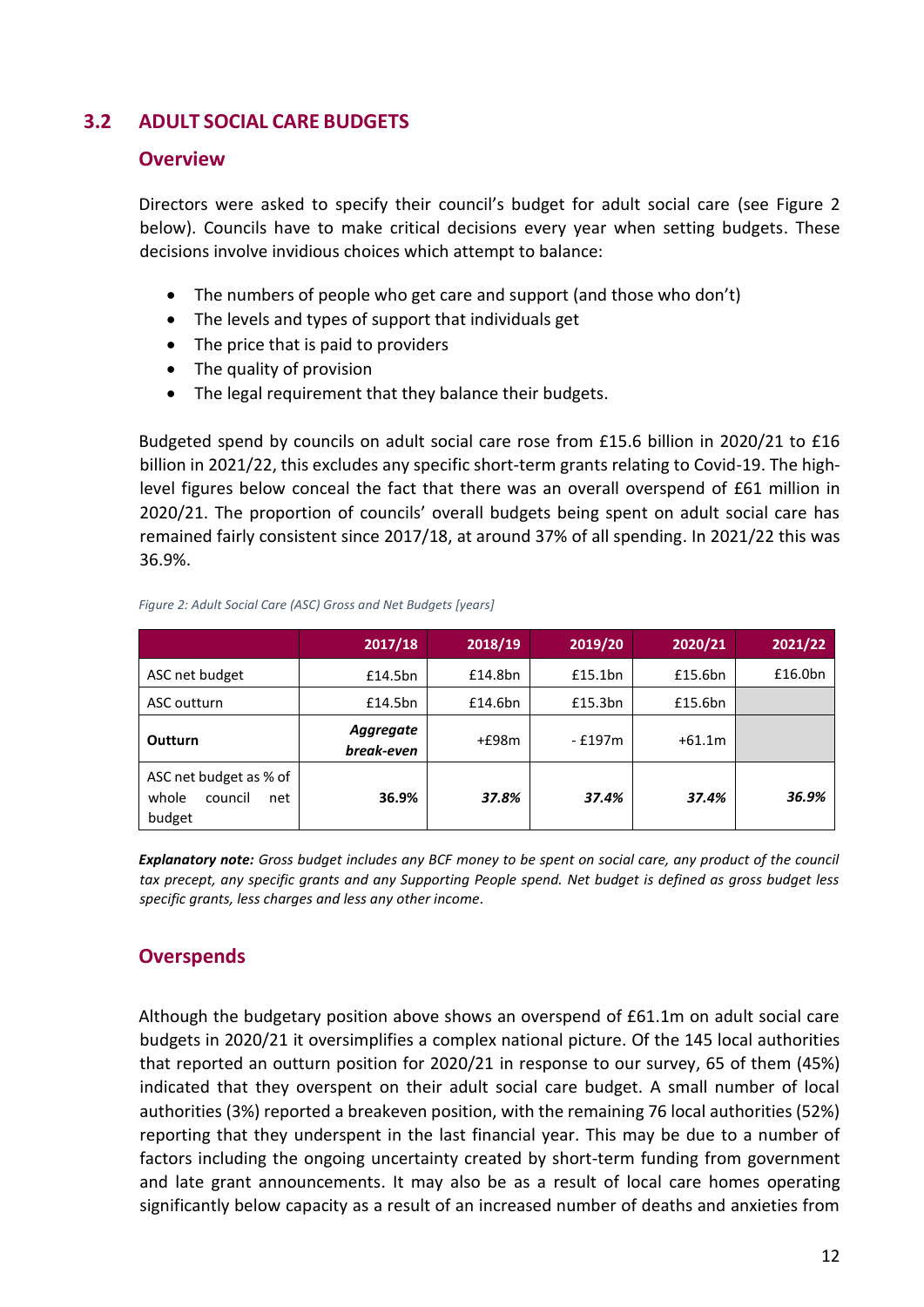individuals and their families about entering buildings-based care settings due to a higher perceived risk of contracting Covid-19.

For those local authorities that indicated that they overspent on their adult social care budget in 2020/21, Figure 5 sets out how sources of funding have been utilised by their local authorities to address their overspends.

| Response (respondents were able to select more<br>than one)                                                             | 2016/17 | 2017/18 | 2018/19 | 2020/21 |
|-------------------------------------------------------------------------------------------------------------------------|---------|---------|---------|---------|
| Use of Covid-19 funding from Government                                                                                 | N/A     | N/A     | N/A     | 75%     |
| From council reserves (which do not have to be<br>paid back)                                                            | 1%      | 1%      | 4%      | 34%     |
| From under spending in previous financial year by<br>other council departments (which does not have to<br>be paid back) | 66%     | 41%     | 51%     | 30%     |
| Other one-off sources of funding                                                                                        | 9%      | 8%      | 25%     | 16%     |
| Using a proportion of iBCF allocation                                                                                   | N/A     | 27%     | 27%     | 4%      |
| By requiring adult social care to pay back by making<br>additional savings in the following financial year              | 67%     | 50%     | 43%     | 1%      |

*Figure 3: Planned sources of funding to cover overspends on adult social care*

For the current financial year, 2021/22, 12% of local authorities said that they would be using non-recurrent funding, for example council reserves, to fund their adult social care base budgets. This is significantly lower than the quarter of local authorities that used nonrecurrent funding to fund their base adult social care budgets in 2020/21. It is not clear at this time what role, if any, the availability of other short-term sources of funding related to the Covid-19 pandemic for 2021-22, or depleted levels of local authority reserves have had on these figures.

## <span id="page-12-0"></span>**Social Care Grant**

The Local Government Finance Settlement for 2021/22 included the continuation of the Social Care Grant, which totalled £1.71 billion. The grant can be used for either children's or adult social care, the proportion allocated to each service area is determined by each local authority. Directors were asked what proportion of this was allocated to their service area in 2021/22, with respondents indicating that 52% of the grant was allocated to adult social care for the current financial year.

## <span id="page-12-1"></span>**The Better Care Fund**

51% of Directors believed that adult social care received an adequate level of protection in 2020/21. 40% of Directors believed that adult social care did not receive an adequate level of protection overall, although they believed that it was a reasonable proportion of the BCF. Only 8% of Directors believed that adult social care did not receive an adequate level of protection overall, and that it was not a reasonable proportion of the BCF.

For 2021/22 and 2022/23 (see figure 6) the proportion of Directors believing that adult social care will receive an adequate level of protection decreases, while the proportion stating that adult social care will not receive an adequate level of protection overall (although the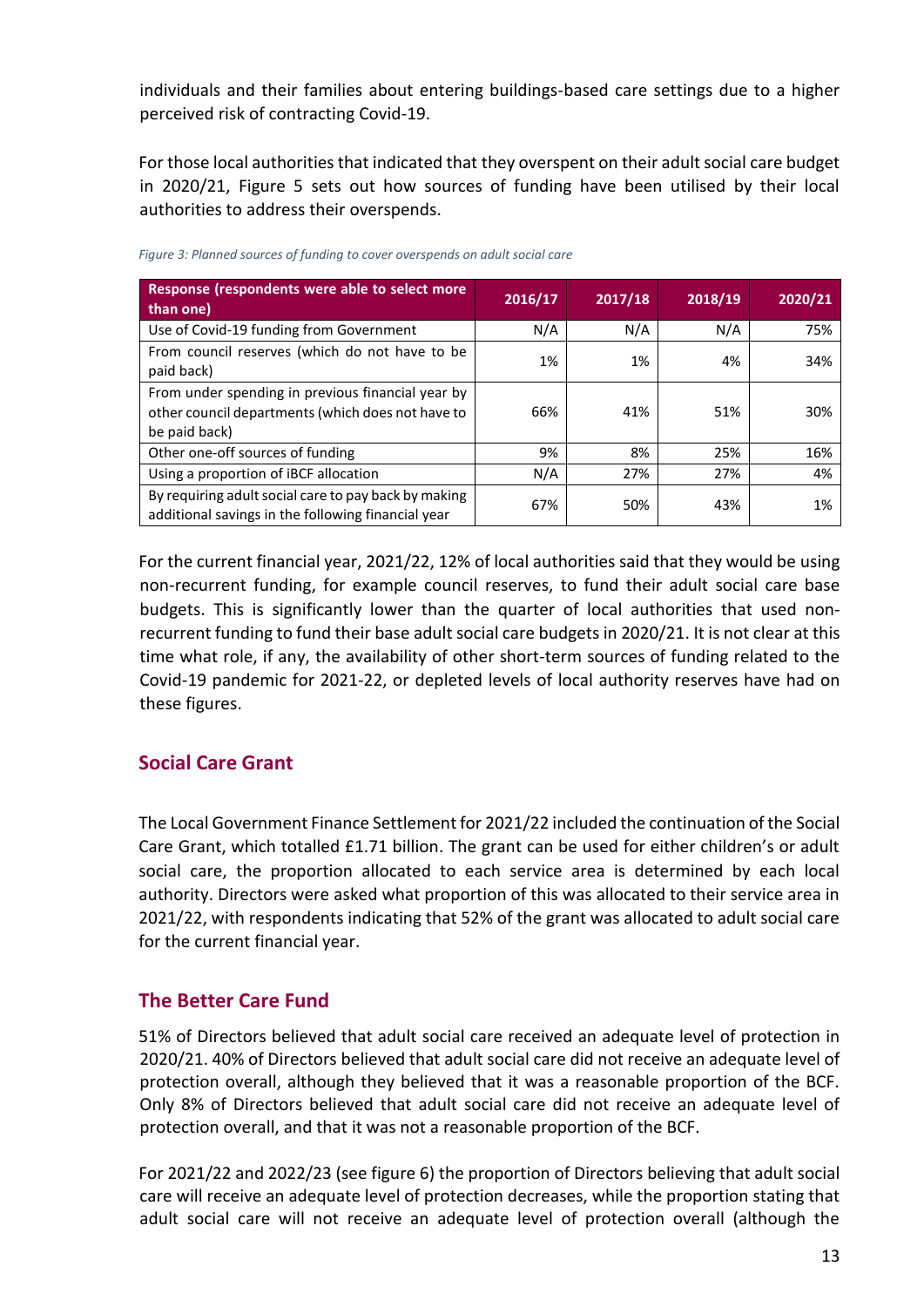proportion of BCF is reasonable) increases. Similarly, the proportion believing that adult social care will not receive an adequate level of protection overall, and that it is not a reasonable proportion of the BCF, increases slightly each year.





## <span id="page-13-0"></span>**Pressures associated with ASC budgets**

Directors were asked which groups they were most concerned about in terms of financial pressures on adult social care budgets related to increasing need and complexity. The responses confirm a trend identified in recent years' surveys, which is that the biggest area of concern is for younger adults accessing care and support, many of whom have increasingly complex needs resulting from learning disabilities and mental health issues (see Figure 7). The proportion of Directors indicating that this is the case has risen from 17% in 2017/18 to 40% in 2021/22. Whilst the number of younger adults with complex needs is increasing, expectations are too, particularly in relation to support for people to live good lives in the community rather than in hospitals or other long-term institutions.

The concern from Directors is supported by the fact that the number of people aged 65 and over accessing long-term care has fallen by 3% from 565,385 in 2017/18 to 548,540 in 2019/20. By comparison, the number of people aged 18-64 accessing long-term support has only reduced by 1% from 292,380 in 2017/18 to 290,075 in 2019/20.<sup>1</sup> These figures mask the fact that complexity of need has also been increasing year on year.

The proportion of Directors indicating that older people are the greatest area of concern in relation to budgetary pressures has dwindled significantly since this question was last asked in 2019/20 from 11% to 3%. The proportion of Directors indicating that they are concerned about older people and working age adults in equal measure has increased slightly since 2019/20 from 51% to 54% in 2021/22.

<sup>1</sup> Adult Social Care Activity and Finance: England 2019-20, NHS Digital, December 2020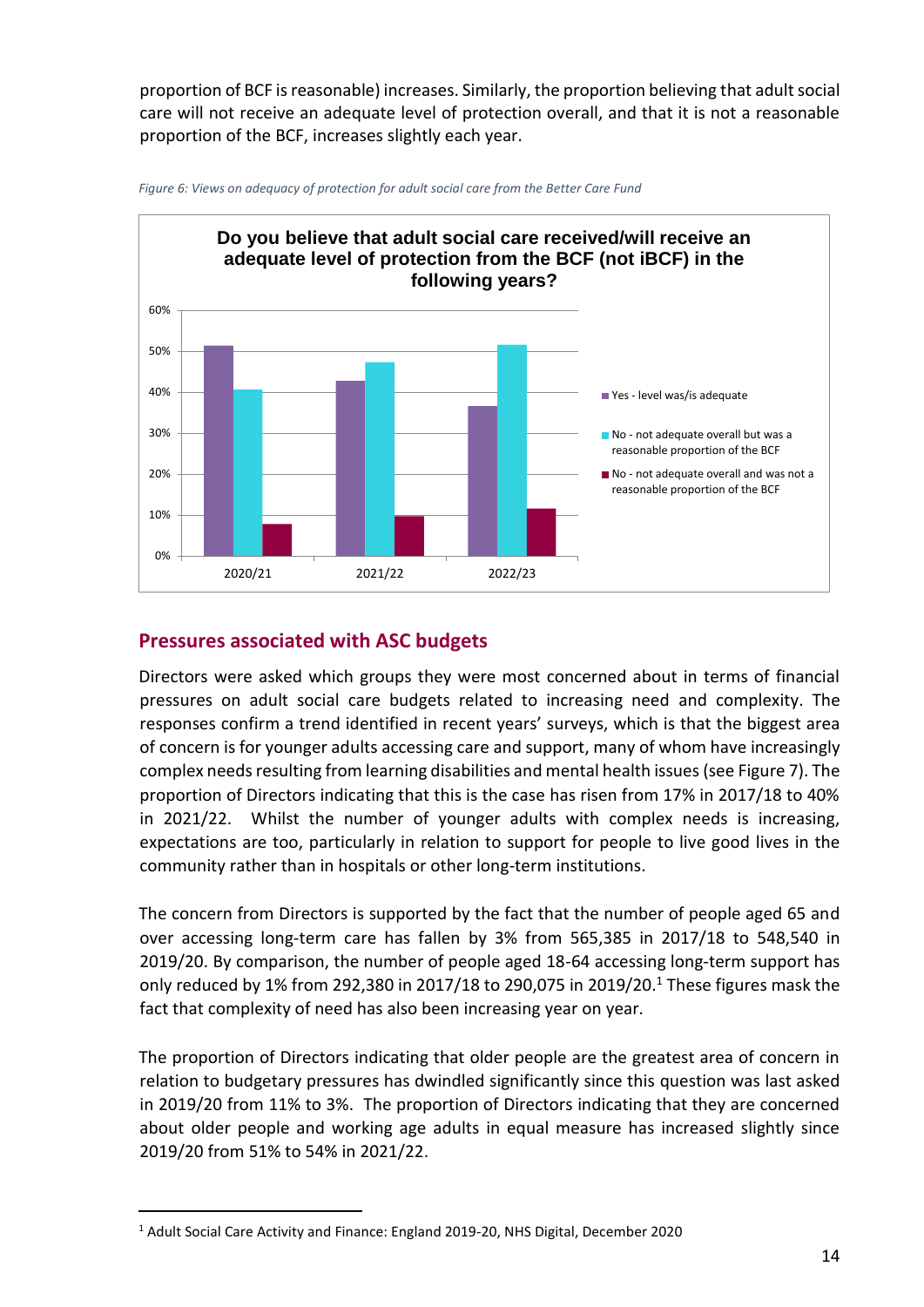*Figure 7: Proportion of councils identifying older people, working age adults or both as the greatest areas of concern in terms of budgetary pressure (This question was not asked in 2020/21 due to the need to focus on Covid-19 related questions)*

| <b>Response</b>       | 2017/18<br>(143)<br>responses) | 2018/19<br>(150)<br>responses) | 2019/20<br>(150)<br>responses) | 2021/22<br>(146)<br>responses) |
|-----------------------|--------------------------------|--------------------------------|--------------------------------|--------------------------------|
| Older people          | 19%                            | 12%                            | 11%                            | 3%                             |
| Working-age<br>adults | 17%                            | 32%                            | 39%                            | 40%                            |
| Both, equally         | 64%                            | 56%                            | 51%                            | 54%                            |

When asked what the issue of biggest concern was about future financial pressures, respondents ranked "unit price for care packages to support people with increasing complexity of care needs" as their top concern, followed by demographic pressures. These areas of concern are consistent with the answers provided by Directors for the ADASS Budget Survey 2019 when this question was last asked. The concerns in ranking order were:

- 1. Unit price for care packages to support people with increasing complexity of care needs
- 2. Demographic Pressures
- 3. Covid-19 related pressures (new category for 2021/22)
- 4. Unit price of care relating to staffing costs (NLW)
- 5. Reduced occupancy/client levels driving up costs (new category for 2021/22)
- 6. Reducing capacity in the market driving up costs
- 7. Unit price of care increasing for other reasons

Respondents also identified the impact of Covid-19 as a significant area of concern on future financial pressures, with this new category ranked 3rd by Directors.

## <span id="page-14-1"></span><span id="page-14-0"></span>**3.3 ADULT SOCIAL CARE SAVINGS**

## **Planned savings and confidence to deliver**

Directors are reporting that for the current financial year (2021/22) they have planned to deliver £601m in savings to their adult social care budgets, equating to 3.7% of net adult social care budgets. In 2020/21 Directors indicated that they had planned to make £608m in savings to their adult social care budgets, however, the onset of Covid-19 meant that nearly threequarters of councils (69%) indicated that over 60% of their planned savings would be at risk.

In the past decade Directors reported cumulative savings of £7.7bn.

Directors were asked about their confidence levels in delivering their planned savings in 2021/22. Only 21% of Directors are fully confident that planned savings will be fully met in the current financial year, pre-Covid-19 in 2019/20 this figure was 33%. For 2021/22, 68% of respondents report partial confidence, compared to 65% in 2019/20. 9% of Directors have no confidence that they will be able to meet their planned savings in full this year, whereas in 2019/20 this figure was 2%.

Looking ahead to 2022/23 Directors' confidence in fully meeting planned savings significantly deteriorates, with only 6% fully confident, 51% partially confident and 8% stated that they have no confidence. Unsurprisingly, 35% of Directors stated 'not yet known'. This is likely to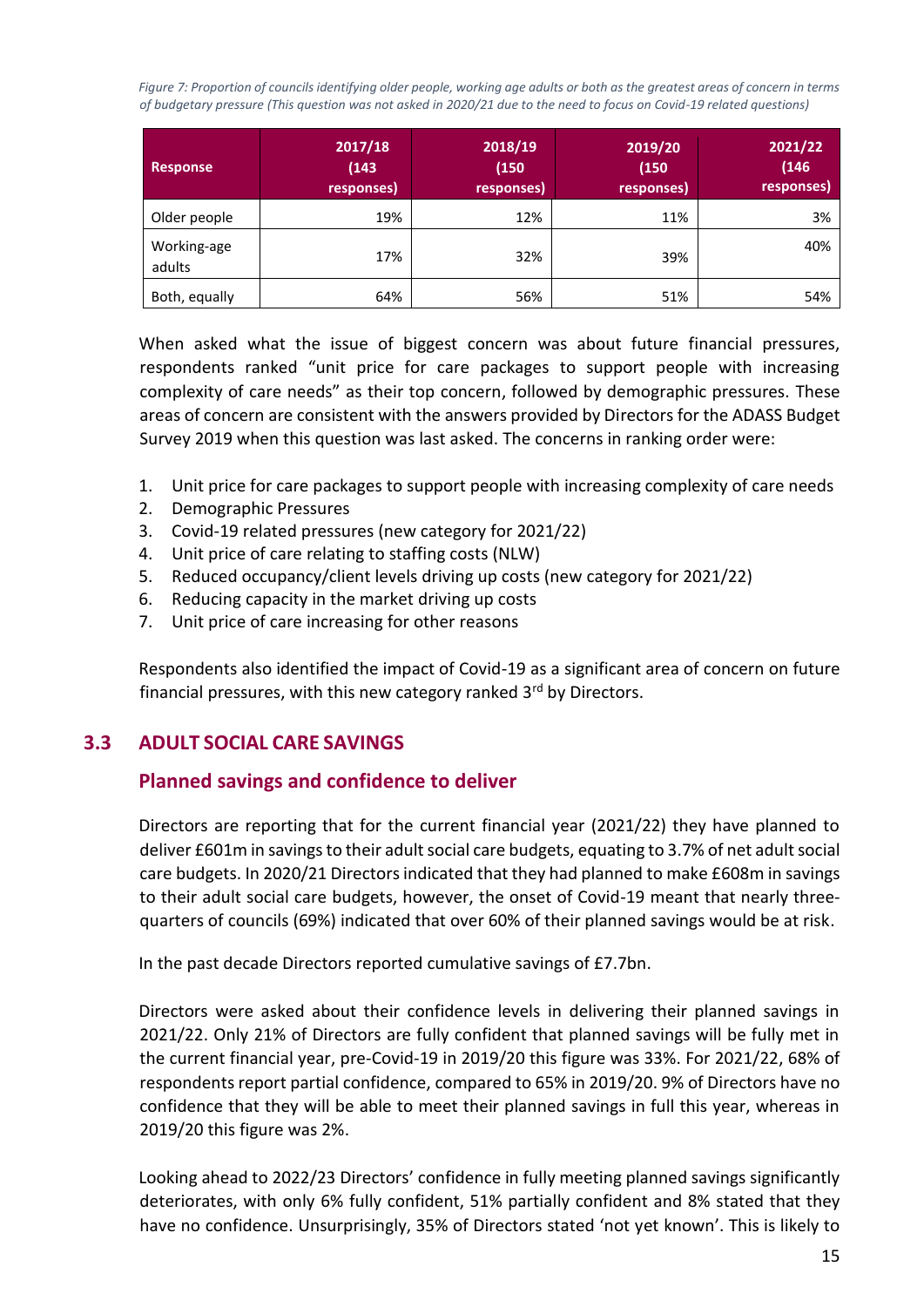be a consequence of the ongoing ambiguity around what the financial settlement will look like for adult social care next year, with both reform and Comprehensive Spending Review proposals due for publication in late 2021.





## <span id="page-15-0"></span>**Areas where savings are planned**

Directors were asked how they would make savings in 2021/22. Overall, the priorities highlighted in Figure 9 suggest that councils are trying to manage the financial challenges by making a fundamental shift towards an asset-based approach and attempting to avoid an adverse impact on service users and carers. The increasing importance of investment in assistive technology is a notable trend in recent years.

On the whole results were highly consistent with the last three years' findings. Developing asset-based and self-help approaches to reduce the numbers of people needing long-term care is very important for 77% of Directors. Asset-based approaches seek to build on an individual's strengths and aspirations and seek to maximise the use of local community networks, rather than more formal models of care and support.

Assistive and communications technology and working with housing providers to develop more effective housing solutions were also seen by around half of Directors as very important in the drive to make savings.

67% of Directors said that reducing the number of people in receipt of formal care is either important or very important for them.

It is notable that the approaches which are most important to councils are those which are longer term in nature, and which will change the ways in which people experience care and support.

This is of course complex. Using direct payments and personal budgets to enable people to make informed choices about the kind of support they need to live the lives they want to lead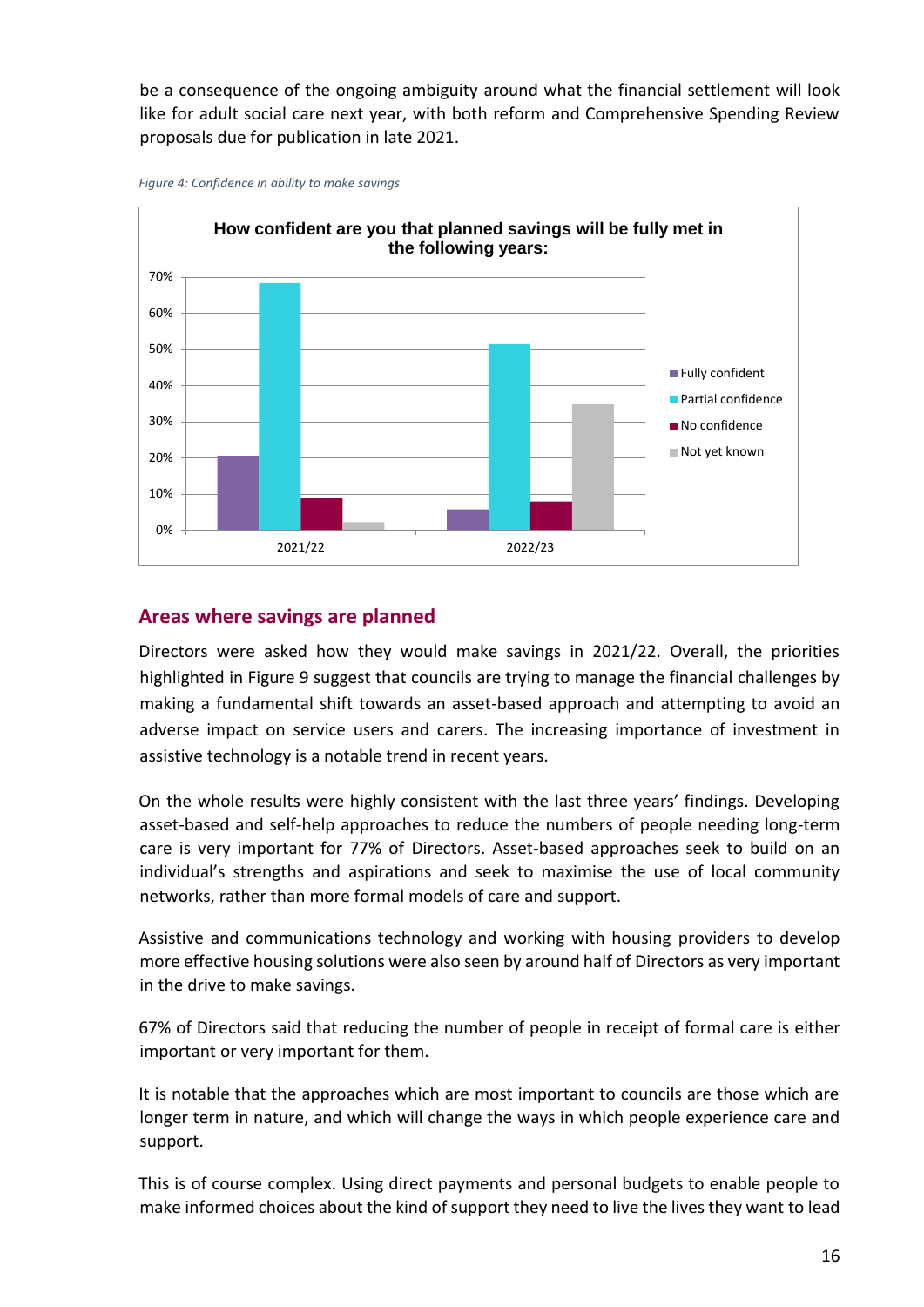is critically important. Relying on informal community assets is double edged. There is a fine line between independence and abandonment.

This data is perhaps also an indication that reducing costs or finding cheaper ways to do the same things are no longer a viable option for making savings, partly because the scope to do this has now been exhausted and partly because external constraints, such as the National Living Wage, the labour market and the fragility of the care market, limit councils' ability to do so.

| <b>Responses</b>                                                       | <b>Not applicable</b> | <b>Not important</b> | <b>Quite important</b> | <b>Very important</b> |
|------------------------------------------------------------------------|-----------------------|----------------------|------------------------|-----------------------|
| Developing asset-based and self-help<br>approaches so as to reduce the |                       |                      |                        |                       |
| numbers of people receiving long-<br>term care                         | 2%                    | 1%                   | 18%                    | 77%                   |
| prevention<br>I<br>early<br><b>Increased</b><br>intervention           | 3%                    | 1%                   | 23%                    | 73%                   |
| Working with housing to develop<br>more effective housing solutions    | 5%                    | 6%                   | 35%                    | 54%                   |
| <b>Assistive</b><br>and<br>communications<br>technology                | 3%                    | 5%                   | 39%                    | 53%                   |
| Integration of health and social care                                  | 7%                    | 13%                  | 36%                    | 40%                   |
| <b>Better procurement</b>                                              | 8%                    | 10%                  | 43%                    | 37%                   |
| Reducing the number of people in<br>receipt of care                    | 15%                   | 15%                  | 34%                    | 33%                   |
| Shifting activity to cheaper settings                                  | 16%                   | 19%                  | 38%                    | 22%                   |
| <b>Expanding independent sector</b><br>provision                       | 15%                   | 26%                  | 41%                    | 15%                   |
| Reducing level of personal budgets                                     | 37%                   | 35%                  | 16%                    | 7%                    |
| <b>Controlling wage increases</b>                                      | 30%                   | 31%                  | 28%                    | 6%                    |
| <b>Increased user charges</b>                                          | 28%                   | 31%                  | 33%                    | 5%                    |
| Reverting to in-house provision                                        | 43%                   | 35%                  | 17%                    | 3%                    |

#### *Figure 9: Importance of areas of savings 2021/22 (144 responses)*

*\* Percentages in each row may not add up to 100% as figures based on total respondents to the question overall.* 

Local authorities continue to evolve and find new approaches to release more savings through further efficiency savings, doing more for less, as they have been doing for a significant number of years to enable them to deliver statutorily required balanced budgets year on year. In 2021/22 this approach is expected to deliver savings of £228 million nationally.

The remaining areas listed in Figure 10 below are deemed by Directors to be less significant in delivering savings in the current financial year. In particular, delivering savings through holding down wage increases and from user fees and charges are both deemed to be either not applicable or not important by Directors in terms of delivering savings (Figure 9 above) and this is reflected in the level of planned savings attributed to these areas below.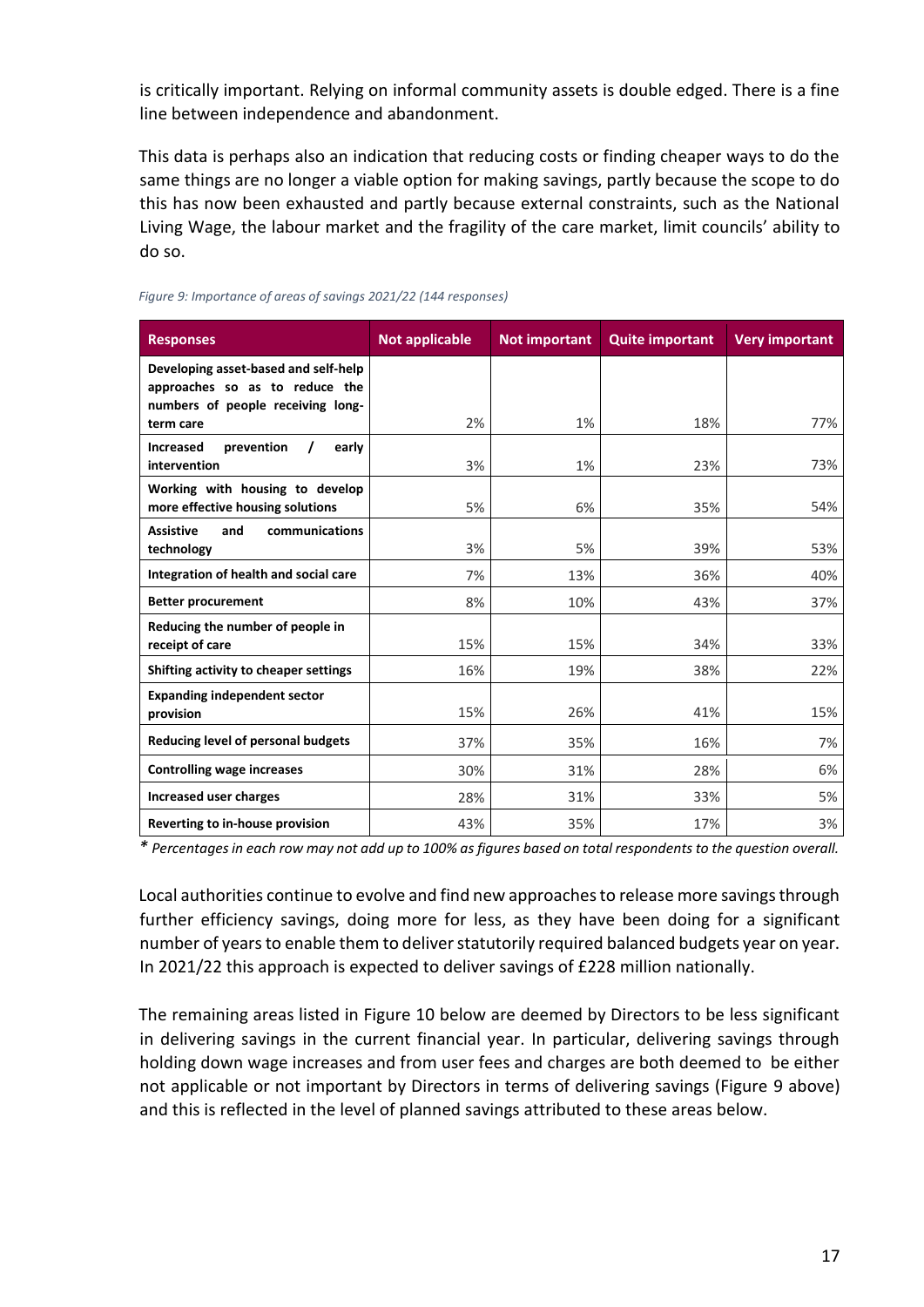*Figure 10: Breakdown of planned savings for 2021/22 (figures for 2019/20 in brackets)- % figures calculated from answers to this question and not total planned savings figure set out above*

| Response (number of respondents who provided a figure over 0)                                                                    | <b>Total</b>     | <b>Proportion of total</b><br>savings |
|----------------------------------------------------------------------------------------------------------------------------------|------------------|---------------------------------------|
| Efficiency - doing more for less (112 responses)                                                                                 | £228m(E248m)     | 40% (36%)                             |
| Developing asset-based and self-help approaches so as to reduce<br>the numbers of people receiving long-term care (85 responses) | £198m(E220m)     | 34% (32%)                             |
| Other (54 responses)                                                                                                             | $E76m$ (£144m)   | 13% (21%)                             |
| Reducing services/personal budgets (40 responses)                                                                                | $E44m$ (£47m)    | 8% (7%)                               |
| Income from charges increased above inflation (35 responses)                                                                     | £22m (£19m)      | 4% (3%)                               |
| Provider fees increased by less than inflation (10 responses)                                                                    | $f6m$ ( $f11m$ ) | 1% (2%)                               |
| Pay increased by less than inflation (0 response)                                                                                | $f$ (fo.2m)      | $0\%$ (0%)                            |

## <span id="page-17-1"></span><span id="page-17-0"></span>**3.4 COST PRESSURES**

## **Demographic pressures**

Demographic cost pressures relating to the increased numbers of older and disabled people needing care equate to 4.1% of the adult social care net budget in 2021/22. This figure was 3.3% in 2020/21. In cash terms £660m is required in additional funding in 2021/22 to meet the same level of need as in the previous financial year. This compares to £520m in 2020/21. The 2021/22 figures have been extrapolated to represent pressures on 152 local authorities to enable comparison across a number of years.

A majority (92%) of demographic pressures will be funded in 2021/22. This is a significant uplift on 2019/20, when this question was last asked, which saw only 83% of demographic pressures being funded.

The majority of demographic funding is focused on services for working age adults. These now account for 63% of the demographic pressures on adult social care budgets, this figure has remained consistent with 2020/21 when the proportion was 64% (See Figure 11). This is also consistent with Directors increasing concern in terms of budgetary pressures resulting from people aged 18-64 set out in Figure 7. By comparison older people only account for 37%. The increasing pressures relating to working age adults are not being adequately reflected in national conversations around funding reform and adult social care reform more broadly, where a large proportion of the narrative is focused on older people.

| <b>Response</b>                   | % of ASC net budget under<br>pressure for client group | <b>Additional cash</b><br>required | % funded  |
|-----------------------------------|--------------------------------------------------------|------------------------------------|-----------|
| Older people                      | $1.5\%$ (1.2%)                                         | £243m (£189m)                      | 87% (82%) |
| People with learning disabilities | $1.5\%$ (1.3%)                                         | £240m (£200m)                      | 95% (86%) |
| People with physical disabilities | $0.6\%$ (0.4%)                                         | £95m (£63m)                        | 96% (70%) |
| People with mental health needs   | $0.5\%$ (0.4%)                                         | £81m (£68m)                        | 94% (93%) |

*Figure 11: Financial pressure from demographic growth in the 2021/22 net ASC budget– 2020/21 responses in brackets for comparative purposes*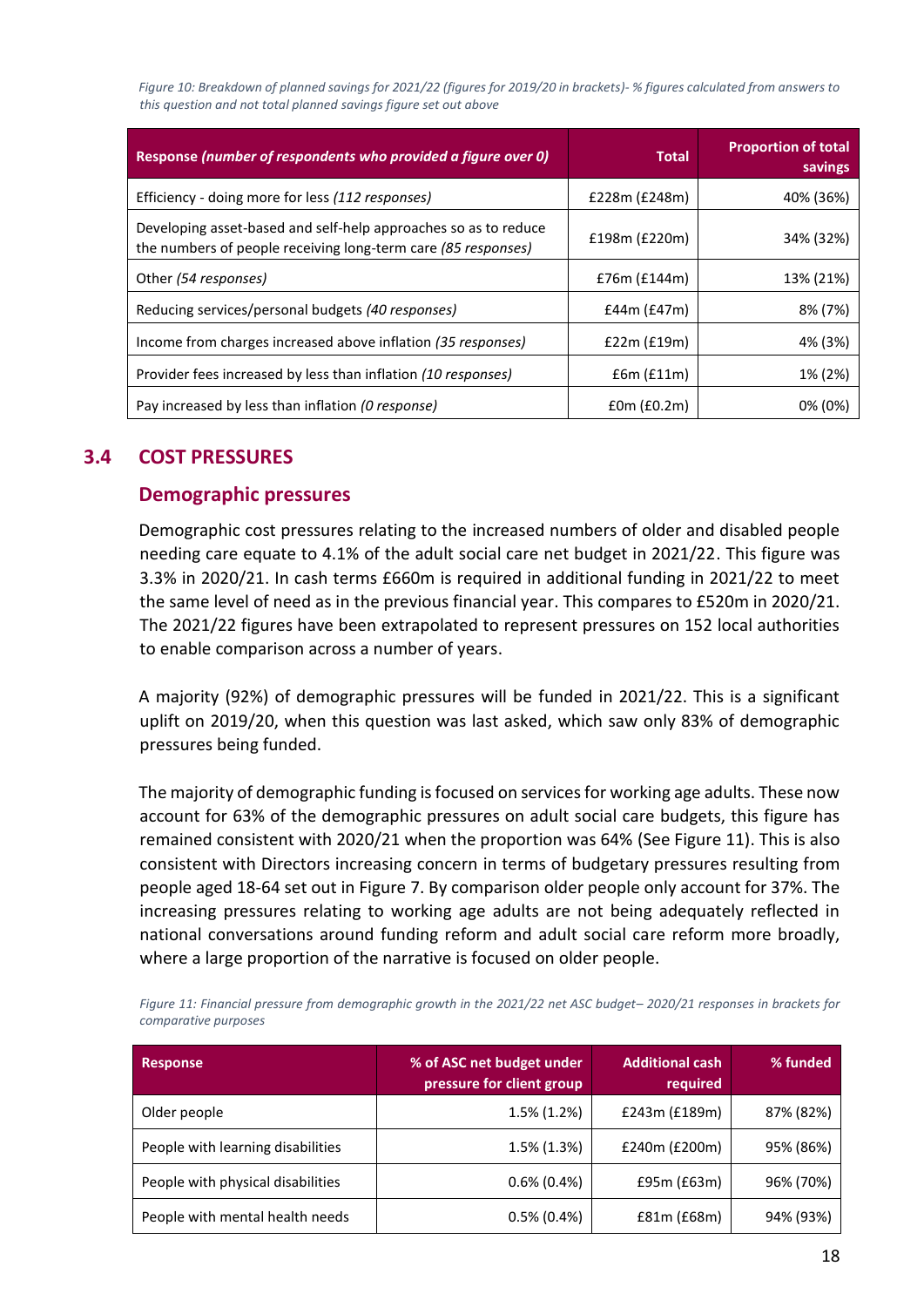## <span id="page-18-0"></span>**Financial Outlook for Health and Social Care**

Concerns about financial constraints are not limited to adult social care budgets. Directors were asked how they feel about the financial state of the wider health and care economy in their local area (See Figure 12)**.** 

Only 12 of the 145 directors who responded to this question feel at all optimistic about the future financial state of the local health and care economy in their own areas. This figure is lower than in 2019/20. The proportion who report feeling fairly or very pessimistic has remained constant. Concerns about the state of the health and social care economy predated the Covid-19 pandemic and persist in the context of short-term funding and the absence of proposals for a sustainable funding settlement for people needing social care and support.

*Figure 12: Overall, how do you feel about the financial state of the wider health and social care economy in your area over the next 12 months? (145 responses)*

| Response           | Percentage<br>2017/18 | Percentage<br>2018/19 | Percentage<br>2019/20 | Percentage<br>2021/22 |
|--------------------|-----------------------|-----------------------|-----------------------|-----------------------|
| Very optimistic    | 0.0%                  | 1 council             | 0%                    | 0%                    |
| Fairly optimistic  | 7%                    | 6%                    | 10%                   | 8%                    |
| <b>Neutral</b>     | 19%                   | 23%                   | 16%                   | 19%                   |
| Fairly pessimistic | 56%                   | 58%                   | 62%                   | 65%                   |
| Very pessimistic   | 19%                   | 13%                   | 12%                   | 8%                    |

This has potentially significant implications for the development of cross-sector working and Integrated Care Systems (ICS).

## <span id="page-18-1"></span>**Confidence in ability to meet statutory duties**

Respondents were asked about levels of confidence in being able to do what they are required to by law, which is to meet specific statutory duties over the next two years. These duties include:

- Information and advice
- Prevention and wellbeing
- Assessment (carers and people using services)
- Personal Budgets/services sufficient to meet eligible needs
- Safeguarding
- DoLS/LPS
- Market Sustainability (including National Living Wage)

In 2021/22 just over one-fifth of respondents (21%) indicated that they are fully confident that their budget will be sufficient to meet their statutory duties (see Figure 13), this compares to only 4% of Directors in 2020/21. It should be noted in 2020/21 these questions were asked during the early stages of the onset of Covid-19, prior to additional government funding being made available to address some of the additional pressures facing local authorities which may explain, to an extent at least, the low levels of confidence.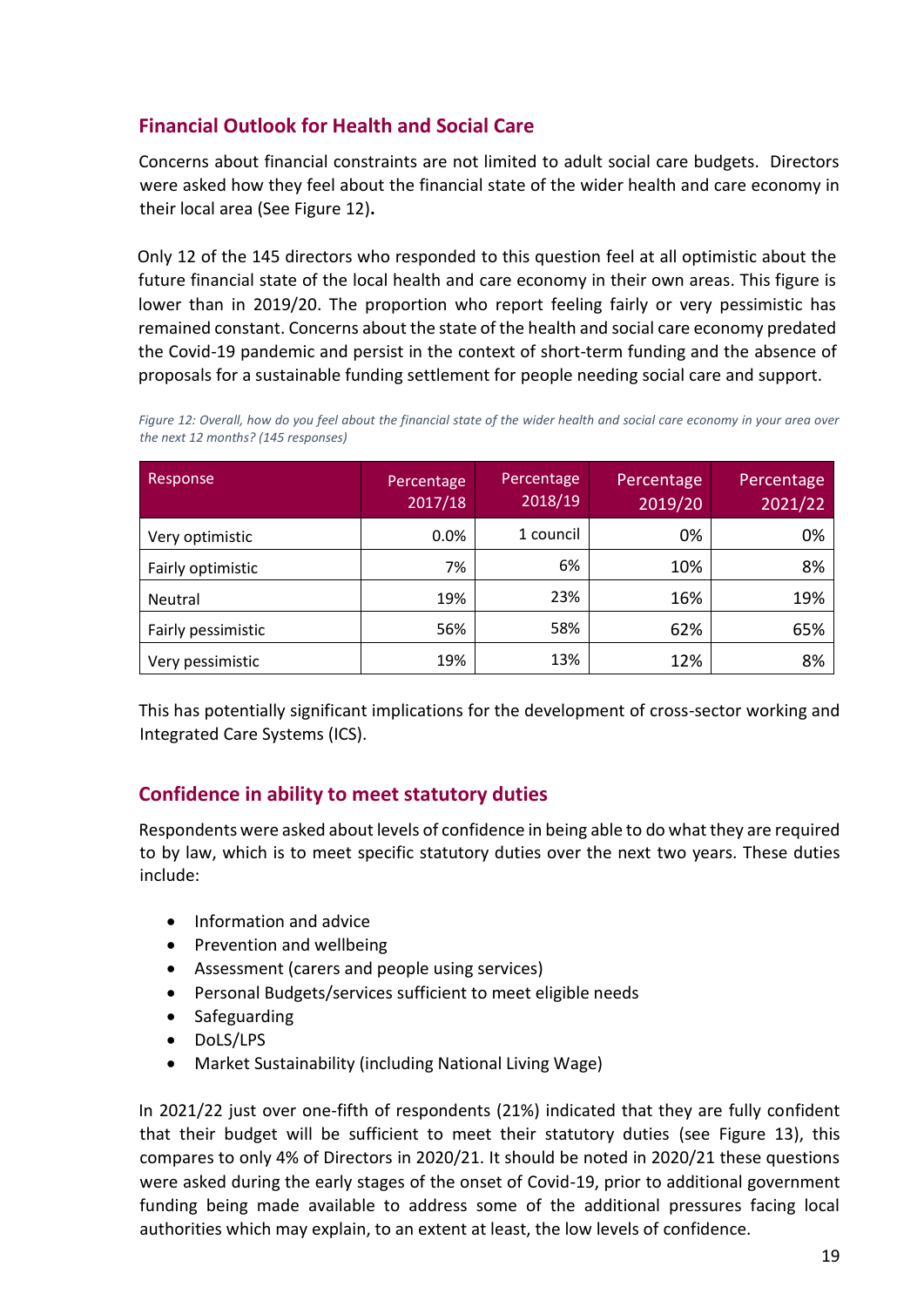For the current financial year 71% of Directors indicated that they are partially confident in meeting their statutory duties, compared to 56% of Directors in 2020/21. The proportion of Directors who stated that they have no confidence that their budgets will be sufficient to full meet their statutory duties in 2021/22 is 8%, whereas this figure was 35% in 2020/21.

Looking forward to 2022/23, it is concerning that 75% of Directors either have partial or no confidence that their budgets will be sufficient to meet statutory duties, this breaks down to 18% of Directors who have no confidence and 57% that only have partial confidence. This is likely to be, in part at least, a reflection of the ongoing uncertainty around Covid-19 and the labour market (particularly competition from retail and hospitality, government reform proposals and the uncertainty at this stage as to what the local government and adult social care funding settlements will look like for the next financial year. Only 6% of Directors are fully confident that their budgets will be sufficient to fully meet their statutory duties.





Directors were also asked which statutory duties they felt least confident about being able to meet for 2021/22 and 2022/23. As was the case in 2019/20, ensuring market sustainability was the area of most concern with 54% of Directors indicating this for 2021/22. Concerningly for 2022/23 this increases to three-quarters of Directors (see Figure 14). It would seem reasonable to assume that this also reflects the potential or probable ending of Covid-19 related funding in the last year which temporarily stabilised care markets.

Similarly to 2019/20, this was followed by Deprivation of Liberty Safeguards (DoLS)/Liberty Protection Safeguards (LPS) with 45% of Directors identifying this as a statutory duty that they are less than confident their budgets will meet. This figure climbs significantly in 2022/23 to 69% which is likely to be related, in part at least, to the new LPS reforms due to go live and some ambiguity around the resources available to support this.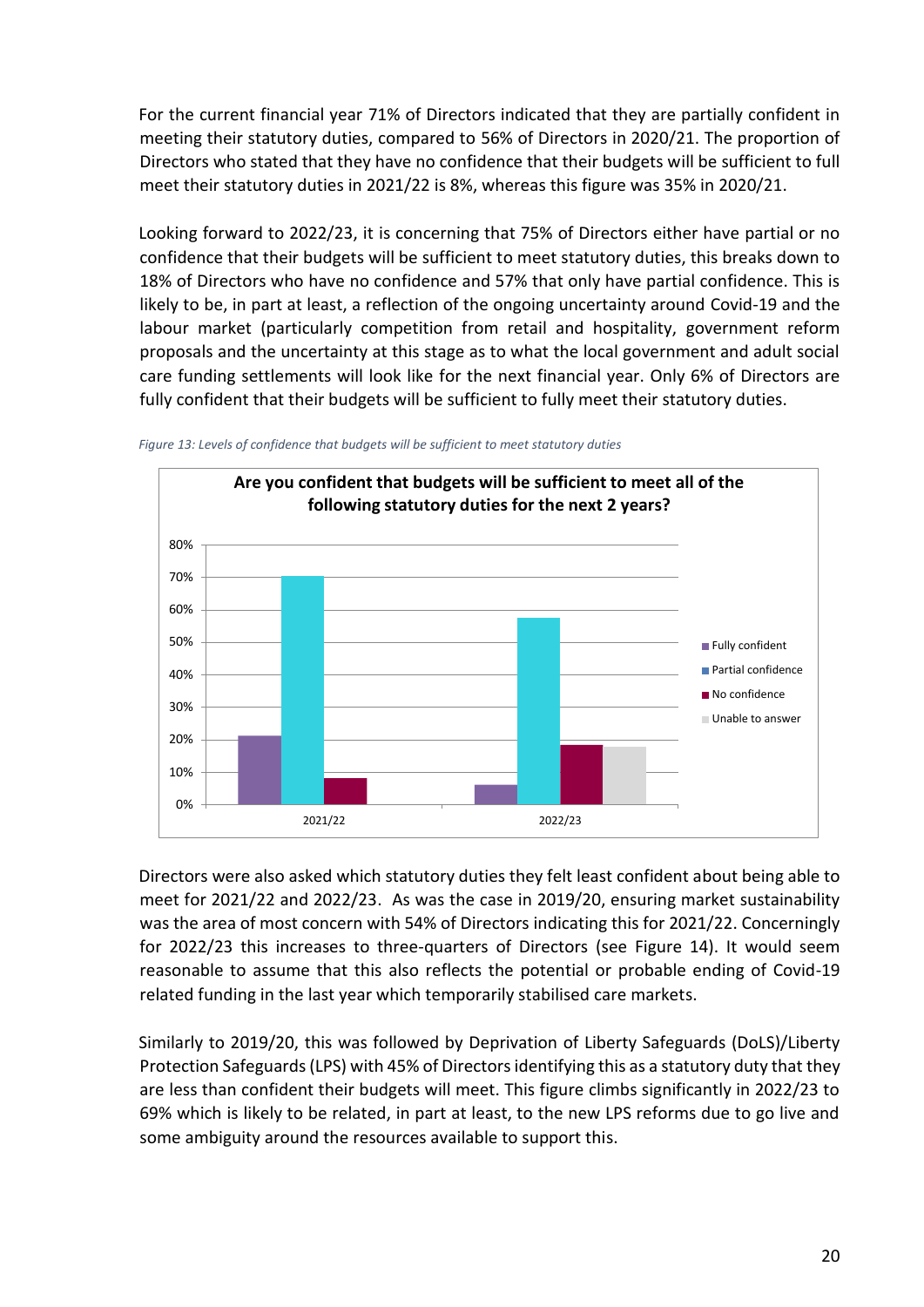Prevention and wellbeing remained as the third highest ranked statutory duty that Directors are less than confident in meeting in 2021/22 (37%) and in 2022/23 (50%). This question was not asked in 2020/21 due to the focus on Covid-19.

| <b>Specific statutory duties</b>                               | <b>Number of councils</b><br>2019/20<br>(150 responses) | Number of councils<br>2021/22<br>(131 responses) | <b>Number of councils</b><br>2022/23<br>(131 responses) |
|----------------------------------------------------------------|---------------------------------------------------------|--------------------------------------------------|---------------------------------------------------------|
| Market Sustainability (including<br>National Living Wage)      | 62%                                                     | 54%                                              | 75%                                                     |
| Prevention and wellbeing                                       | 35%                                                     | 37%                                              | 50%                                                     |
| DoLS/LPS                                                       | 43%                                                     | 45%                                              | 69%                                                     |
| Personal Budgets/services<br>sufficient to meet eligible needs | 15%                                                     | 24%                                              | 33%                                                     |
| Information and advice                                         | 17%                                                     | 15%                                              | 21%                                                     |
| Assessment (carers and people)<br>using services)              | 17%                                                     | 20%                                              | 23%                                                     |
| Safeguarding                                                   | 9%                                                      | 13%                                              | 18%                                                     |

Figure 14: Number of respondents who feel less than confident that budgets will meet specific statutory duties (respondents *could choose more than one response)*

Individuals and carers are directly impacted by all of these and equally notable is the increasing lack of confidence to undertake assessment and care planning, to provide personal budgets that are enough to meet eligible need and to safeguard people at risk of or experiencing abuse or neglect.

These tables represent more than just numbers. Each and every person waiting for an assessment, care and support or a review of their care plan is someone that is potentially suffering, their mental or physical wellbeing deteriorating or at risk of abuse or neglect being missed.

The number of people on the waiting list for a social care needs assessment is 54,783 (when extrapolated to 152 local authorities). Needs assessments are free and anyone can ask for one if they, or someone they know, thinks they need care, support or safeguards. Approximately 12% of those people on the waiting list for an assessment have been doing so for over six months.

There are a significant number of overdue reviews of care and support plans, with Directors identifying this is the case for 159,271 people (See Figure 15). Under the Care Act 2014's statutory guidance, councils should review care plans no later than every 12 months. These reviews are important. They are particularly important if people are living in institutions (especially closed institutions a long way from home), in relationships where there are tensions or carer stress or where an individual is isolated and solely reliant on paid carers. Clearly this is particularly an issue during the pandemic when care homes have been closed to visitors, staffing has been stretched, recruitment and retention is difficult, where there have been outbreaks, and where people have been isolated at home with less access to healthcare or other social contact.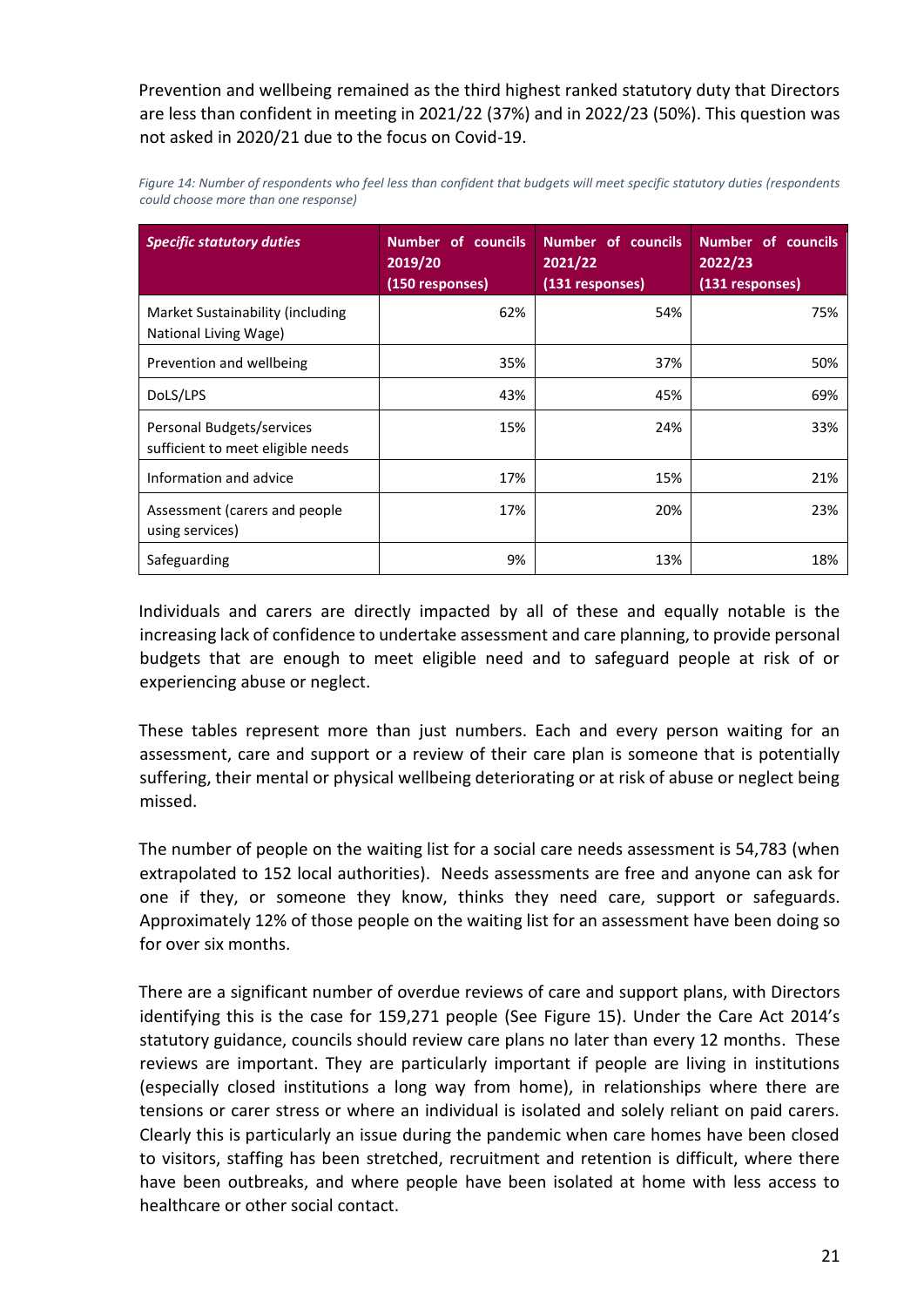*Figure 15: Number of people currently waiting for assessment and care plans (actual numbers):*

| <b>Number of people</b> (No. LAs that answered question)                                                       | <b>Total</b> | <b>Extrapolated to</b><br><b>152 LAs</b> |
|----------------------------------------------------------------------------------------------------------------|--------------|------------------------------------------|
| On a waiting list for an assessment (121 LAs)                                                                  | 43,610       | 54,783                                   |
| Have waited over 6 months for an assessment (114 LAs)                                                          | 5,110        | 6,813                                    |
| Have had an assessment and are now waiting for care and support<br>or for a direct payment to be made (96 LAs) | 12,181       | 19,287                                   |
| Number of overdue reviews of more than 12 months (125 LAs)                                                     | 130,979      | 159,271                                  |

## <span id="page-21-1"></span><span id="page-21-0"></span>**3.5 PROVIDERS**

## **Financial sustainability**

The impact of Covid-19 funding for social care has skewed trends in Directors' views of the financial sustainability of providers.

In the current financial year, 77% of Directors are concerned about the financial sustainability of some of their residential and nursing providers (see Figure 16). In 2020/21, after the emergence of Covid-19 this figure was 66%. In 2021/22, 19% of Directors are concerned about the sustainability of most of their providers, compared to 25% in 2020/21. Only 2% of Directors are concerned about none of their residential and nursing providers in 2021/22, this figure has remained static since 2020/21. In 2021/22, 1% of Directors are concerned about all of their providers, this figure has reduced from 7% in 2020/21.

In 2021/22, 82% of Directors stated that they were concerned about the financial sustainability of some of the domiciliary and community care providers in their local authority area since the Covid-19 outbreak. In our 2020 Coronavirus Report this figure was 75%. Only 1% of Directors are concerned about most of their domiciliary and community care providers in 2021/22, whereas this figure was 15% in 2020/21. Only 9% of Directors were concerned about none of their domiciliary and community care providers in 2020/21, with this figure increasing to 15% in 2021/22. A very small proportion of respondents were concerned about all of their providers in 2020/21 and 2021/22, with 2% and 1% respectively indicating that this was the case.



Figure 5: Concern about provider sustainability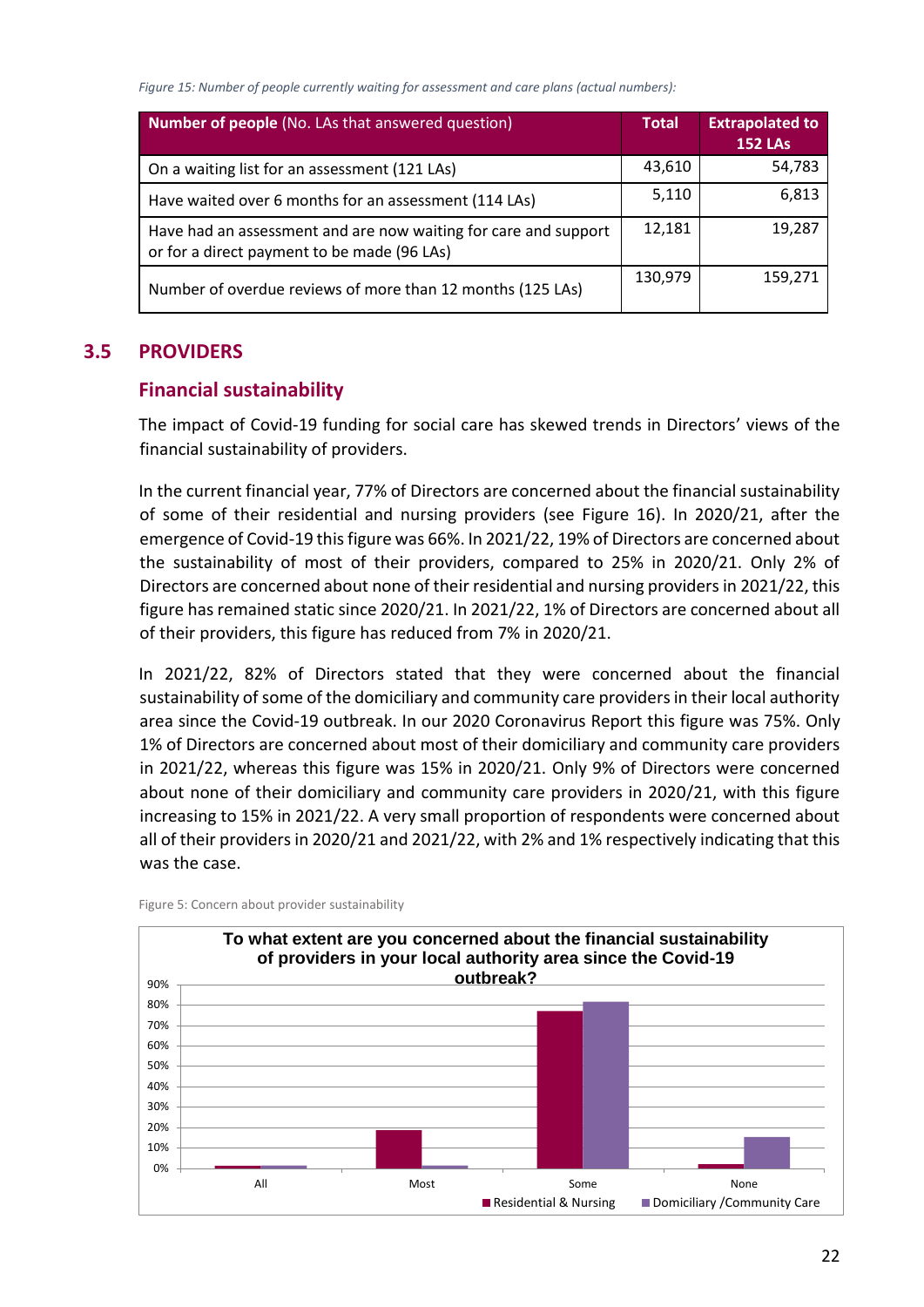## <span id="page-22-0"></span>**Provider fees**

Average hourly rates for home care were requested for each local authority area. At the time of completing the survey, the national average hourly rate for home care was £18.25 (based upon 145 responses). These figures do not include temporary uplifts in hourly rates for Covid-19 reasons, instead they provide an indication of the base rates paid by local authorities. It is important to understand that it is impossible for such a national average to reflect the complexities of the economic circumstances of different council areas, or the variations in geography and demographic make-up. This figure represents an increase of 3.3% when compared to last year's average rate of £17.67

The majority of councils are increasing fees by between 2% and 2.9%, with a significant number also increasing fees across the board by 3-4.9% (see Figures 17 and 18). The areas where the highest proportion of Directors indicated that they have increased fees by 2-2.9% are for residential provision for people with physical and learning disabilities, as well as home care for older people.



*Figure 17: Changes in fees paid to independent sector providers (including inflation) for older people between 2020/21 and 2021/22 (excluding temporary changes made as a direct result of Covid-19)*

*Figure 68: Changes in fees paid to independent sector providers (including inflation) for working age adults between 2020/21 and 2021/22 (excluding temporary changes made as a direct result of Covid-19)*

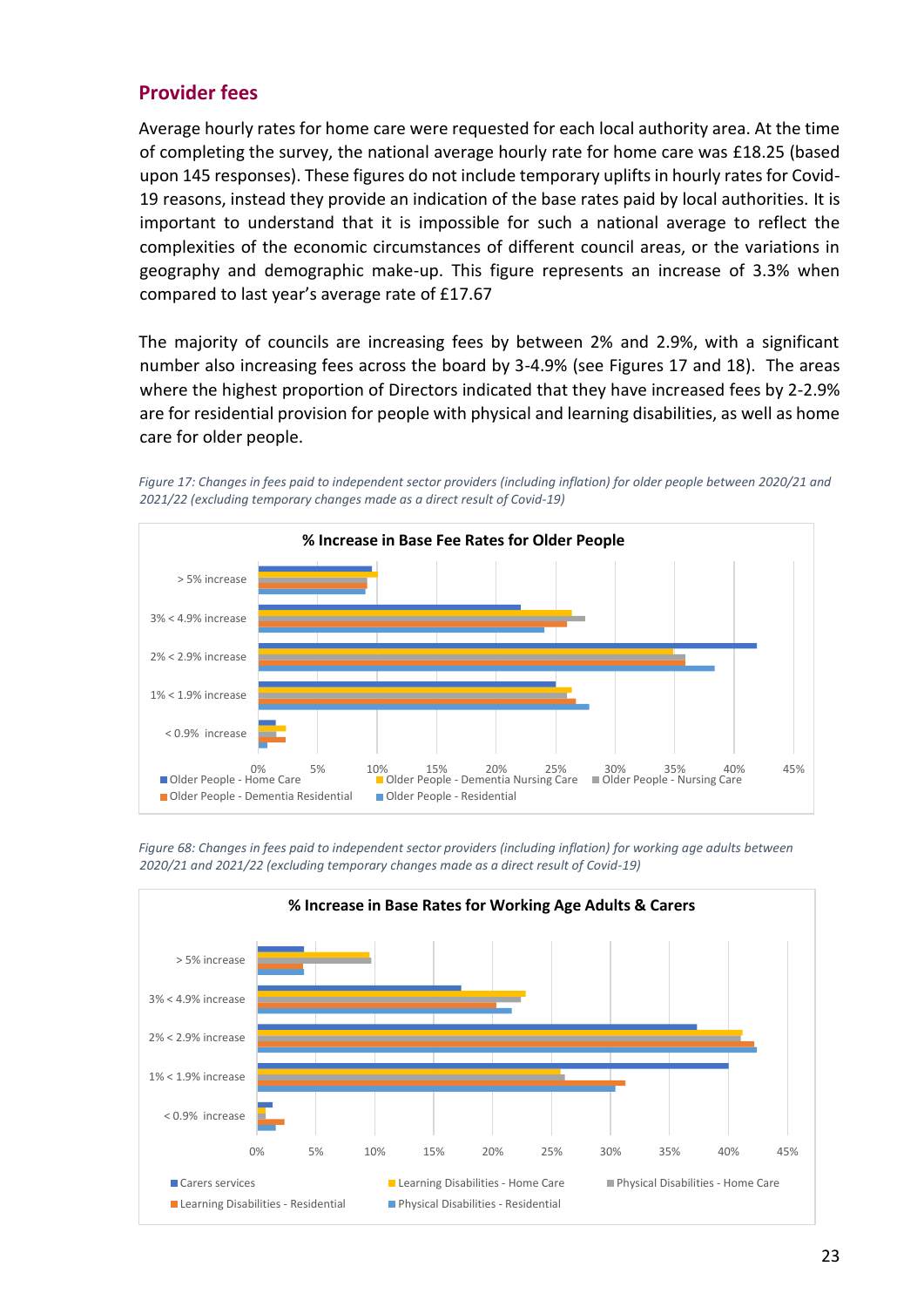Directors were asked to identify the key drivers for unit costs for residential and nursing care in their area (Figure 19). For residential and nursing care it is of no surprise that 76% of Directors indicated that new, additional costs, which are predominantly linked to Covid-19, are likely to be the key driver of unit costs in 2021/22. This is closely followed by the likely impact of occupancy levels being markedly lower than the usual levels as a result of the pandemic, with 56% of Directors identifying this as a key driver of unit costs for residential and nursing care.

| <b>Driver</b>                                         | <b>Importanc</b><br>e 2019/20<br>(cost drivers | <b>Importanc</b><br>e 2021/22<br>(cost drivers |
|-------------------------------------------------------|------------------------------------------------|------------------------------------------------|
|                                                       | rated as high %)                               | rated as high %)                               |
| New burdens, e.g. increased insurance premiums,       | N/A                                            | 76%                                            |
| infection control, impact of accelerated hospital     |                                                |                                                |
| discharge, etc                                        |                                                |                                                |
| Occupancy levels                                      | N/A                                            | 59%                                            |
| National living wage                                  | 86%                                            | 54%                                            |
| Workforce - recruitment and retention                 | 65%                                            | 54%                                            |
| Other pay pressures (uplifts, difficulties recruiting | 68%                                            | 39%                                            |
| staff, etc.)                                          |                                                |                                                |
| Local market issues (lack of capacity, competition    | 46%                                            | 19%                                            |
| etc.)                                                 |                                                |                                                |
| Reduction in cross subsidisation                      | 9%                                             | 18%                                            |
| Overheads (food costs, rent, borrowing costs etc.)    | 16%                                            | 16%                                            |
| Premia to cover winter pressures, quality issues      | 12%                                            | 8%                                             |
| <b>Travel time</b>                                    | 7%                                             | 1%                                             |

*Figure 19: Key drivers for increases in unit costs for residential/nursing care in 2019/20 & 2021-22 (144 responses)*

There are some similarities between the key drivers of unit costs identified for residential and nursing care and home care (see Figure 20). However, the onset of Covid-19 has in the main increased the need for home care, in part as a result of individuals and their families being reluctant to enter residential and nursing care settings at this time due to a perceived increased risk of contracting Coronavirus and concerns about being able to have visits. This difference is particularly highlighted by the fact that only 12% of Directors think that 'occupancy levels/client numbers' would be a key driver of homecare, compared to 56% for residential and nursing care. The key drivers of unit costs identified by Directors for home care have remained largely consistent from when this question was last asked in 2019/20 prepandemic. The recruitment and retention of the workforce (65%) and National Living Wage (58%) have remained in Directors' top three key drivers of unit cost, with the main change being that new burdens, largely associated with the onset on continued management of Covid-19, is now identified as one of the key drivers of unit cost for the current financial year.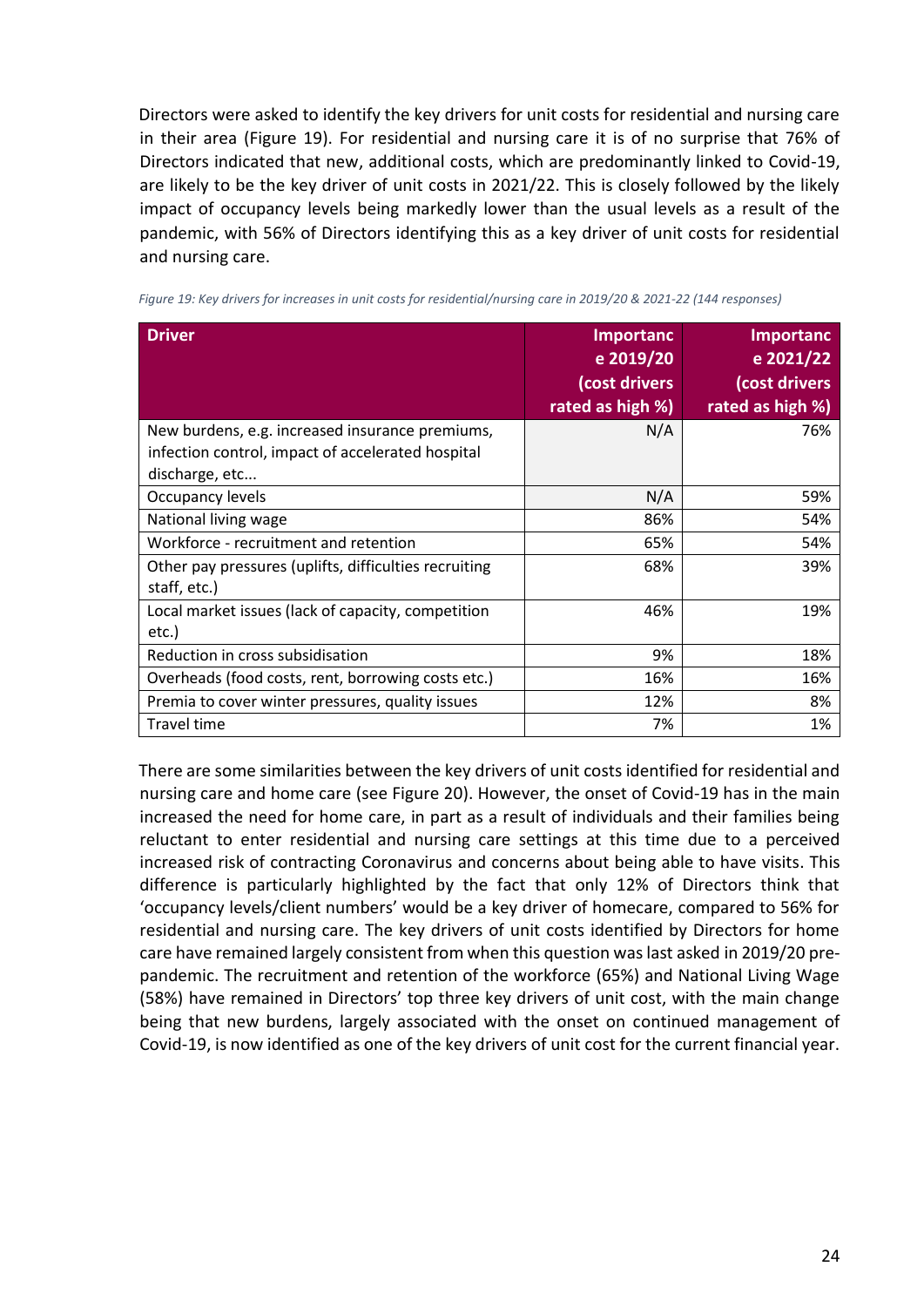*Figure 20: Responses to the question 'What do you think will be the key drivers of any increase in unit costs for home care in 2019/20?'*

| <b>Driver</b>                                                                                                          | <b>Importance</b><br>2019/20<br>(cost drivers<br>rated as high %) | <b>Importance</b><br>2021/22<br>(cost drivers<br>rated as high %) |
|------------------------------------------------------------------------------------------------------------------------|-------------------------------------------------------------------|-------------------------------------------------------------------|
| Workforce - recruitment and retention                                                                                  | 75%                                                               | 65%                                                               |
| National living wage                                                                                                   | 89%                                                               | 58%                                                               |
| New burdens, e.g. increased insurance premiums,<br>infection control, impact of accelerated hospital<br>discharge, etc | N/A                                                               | 54%                                                               |
| Other pay pressures (uplifts, difficulties recruiting staff,<br>etc.)                                                  | 76%                                                               | 50%                                                               |
| Local market issues (lack of capacity, competition etc.)                                                               | 49%                                                               | 24%                                                               |
| <b>Travel time</b>                                                                                                     | 36%                                                               | 17%                                                               |
| Premia to cover winter pressures, quality issues                                                                       | 13%                                                               | 12%                                                               |
| Occupancy levels/Client numbers                                                                                        | N/A                                                               | 12%                                                               |
| Overheads (food costs, rent, borrowing costs etc.)                                                                     | 10%                                                               | 5%                                                                |
| Reduction in cross subsidisation                                                                                       | 7%                                                                | 3%                                                                |

## <span id="page-24-0"></span>**Cost of Care**

Directors were asked for the first time about whether their local authority has undertaken cost of care exercises for a range of different settings. Of those Directors that chose to answer this question, 83 local authorities have done this for residential/nursing/extra care for older people, with 56 having completed such an exercise for adults aged 18-64. 67 local authorities have undertaken a cost of care exercise for care at home for older people in the past five years, with 55 respondents indicating they have done this for adults aged 18-64.

Directors were asked of the fees paid to providers what proportion are lower than those determined by their cost of care exercise. For care at home for older people 83% stated this was either 0% or 1-5%, with a similar proportion (82%) indicating this was the case for adults aged 18-64. For residential/nursing/extra care settings the picture was slightly different with 70% of Directors stating this was either 0% or 1-5% for adults aged 18-64, compared to 65% for older adults. Concerningly, 16% and 15% of Directors indicated that 26+% of their fees paid to providers are lower than that determined by their cost of care exercise for residential/nursing/extra care settings for older people and people aged 18-64 respectively.

The context for why local authorities pay below the cost of care calculated in local exercises is extremely important. 44% of the Directors that responded to this question stated that the availability of resources from government are not sufficient to enable adult social care in my local authority to commission services at the level identified through our cost of care exercise. This was followed by 43% of Directors stating that providers proposed fees at levels below the calculated Cost of Care. The impact of local funding decisions relating to the social care precept/council tax was considered to have less of an impact, with only 16% of Directors stating that this was a contributing factor and only 14% stating that this was the case in relation to local funding decisions that prioritise investment in other services.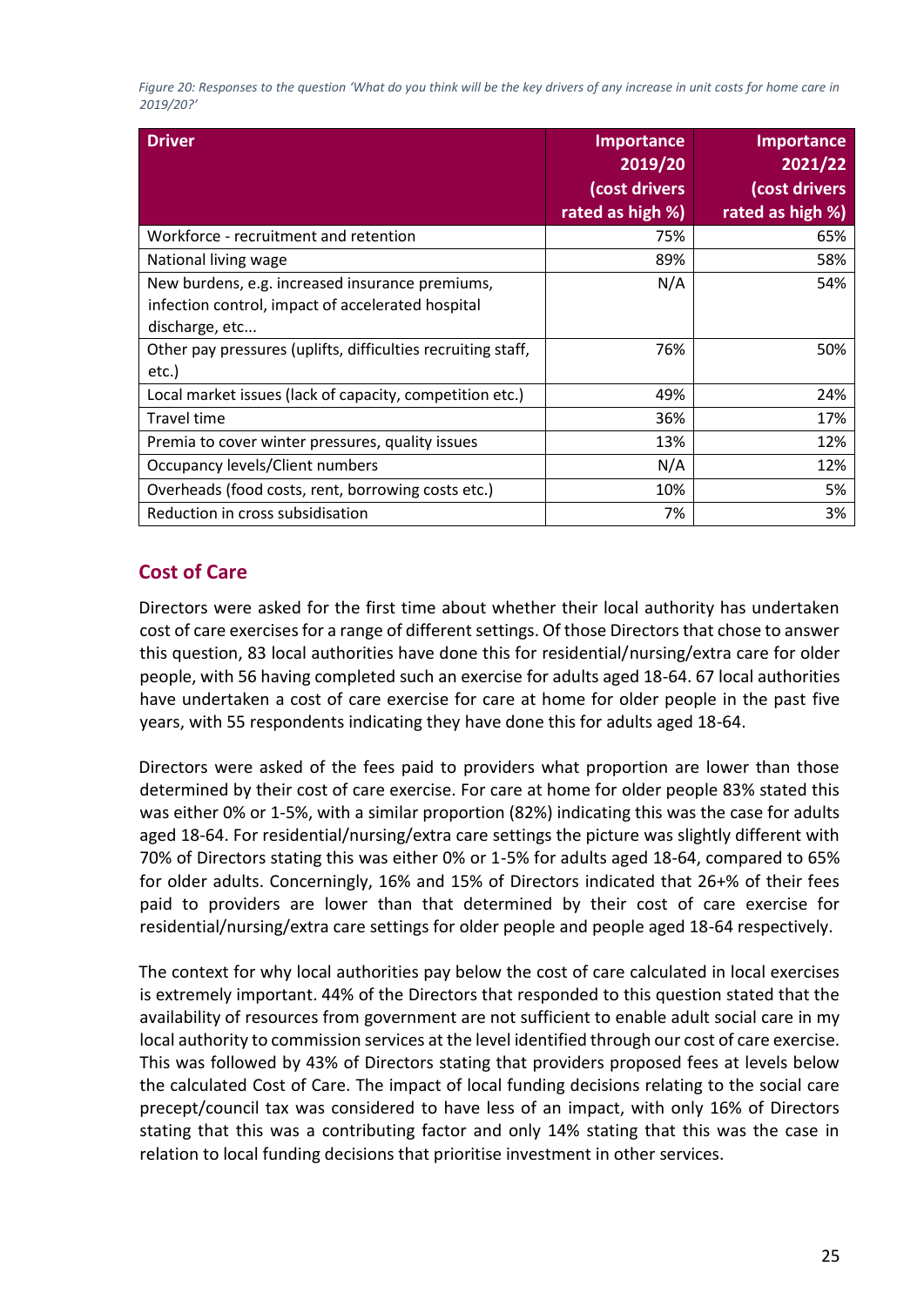## <span id="page-25-1"></span><span id="page-25-0"></span>**3.6 WORKFORCE ISSUES**

## **National Living Wage pressures**

The increase in the National Living Wage (NLW) rate of 2.2% from 1 April 2021 will cost councils in the region of £228m plus at least £266m in further costs in the current financial year. This additional financial pressure totals £494m (See Figure 21). These costs comprise both costs of council-run services and costs of independent sector provision purchased by councils or by individuals with direct payments.

ADASS continues to be supportive of the Government's policy of increasing wages of the lowest paid workers, indeed it has advocated for a minimum social care wage above the level of the NLW. This recognises the skilled and compassionate work that care workers undertake each and every day and the significant vacancy levels and turnover of staff, particularly in the context of pay in the NHS, retail and hospitality opening up and Brexit. However, we have, and continue to be clear that the Government need to fully fund this.

*Figure 21: Estimated cost to councils in 2018/19-2021/22 of the National Living Wage relating to adult social care (Answers extrapolated from number of responses stated to 151 local authorities for 2018/19-2021/22 and to 152 local authorities for 2021/22)* 

|                                      | <b>Total</b><br>2018/19 | No. of<br><b>Responses</b> | <b>Total</b><br>2019/20 | No. of<br><b>Responses</b> | <b>Total</b><br>2020/21 | No. of<br><b>Responses</b> | <b>Total</b><br>2021/22 | No. of<br><b>Responses</b> |
|--------------------------------------|-------------------------|----------------------------|-------------------------|----------------------------|-------------------------|----------------------------|-------------------------|----------------------------|
| Direct<br>wage<br>costs              | £173m                   | (98)                       | £151m                   | (100)                      | £348m                   | (84)                       | £228m                   | (105)                      |
| Indirect<br>costs<br>(fees,<br>etc.) | £293m                   | (82)                       | £297m                   | (93)                       | £342m                   | (93)                       | £266m                   | (94)                       |

## <span id="page-25-2"></span>**Ensuring sufficient numbers of care workers**

Councils were asked to rank in order of importance (from 1 to 8, with 1 as the greatest importance) what they believe is needed to ensure the sufficiency of care workers in their local area. Results are shown in [Figure.](#page-25-3) The clear and unequivocal message is that care workers need to be paid more and treated better. An increase in salary is ranked, as in 2019/20, as the most important factor in recruitment and retention; as councils are aware, there is only so much that can be achieved by other initiatives when the social care workforce is amongst the lowest paid in the economy.

<span id="page-25-3"></span>*Figure 22: Relative importance of factors in the recruitment and retention of care workers*

| <b>Options</b>                                              | <b>Overall</b><br><b>Ranking</b><br>score<br>2018/19 | <b>Overall</b><br><b>Ranking</b><br>score<br>2019/20 | <b>Overall</b><br><b>Ranking</b><br>score<br>2021/22 |
|-------------------------------------------------------------|------------------------------------------------------|------------------------------------------------------|------------------------------------------------------|
| Increase in salary                                          | 7.06                                                 | 7.13                                                 | 7.46                                                 |
| Improved working terms and conditions                       | 6.00                                                 | 6.21                                                 | 6.3                                                  |
| Improved career structures and progression<br>opportunities | 4.97                                                 | 4.91                                                 | 5.09                                                 |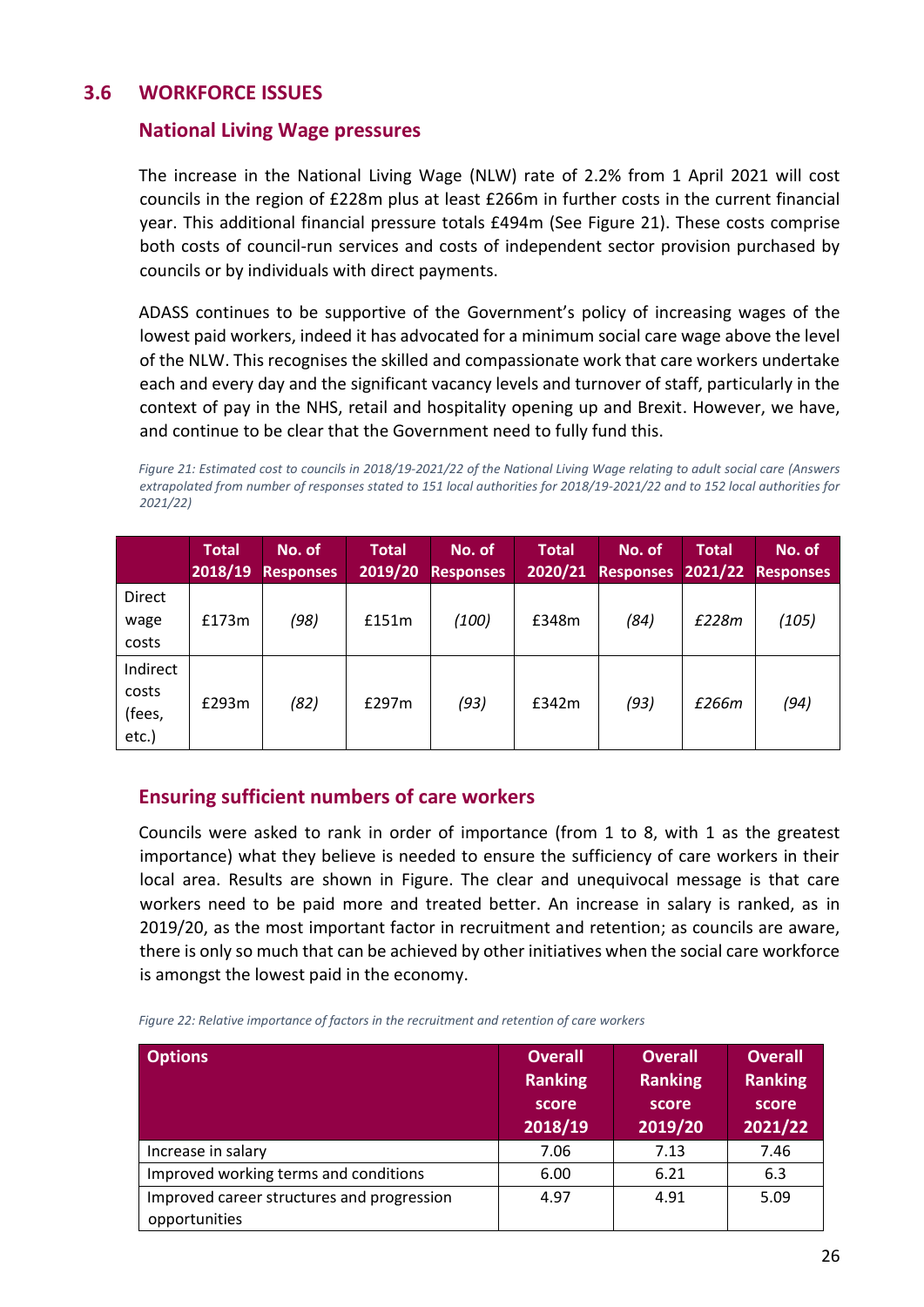| A focus upon improving the quality of care          | 4.41 | 4.54 | 4.4  |
|-----------------------------------------------------|------|------|------|
| provided (job satisfaction)                         |      |      |      |
| Improvement in management and leadership            | 4.10 | 4.03 | 3.69 |
| Celebrate the care sector (raise the public profile | 3.30 | 3.49 | 3.45 |
| of social care roles)                               |      |      |      |
| Affordable housing                                  | 3.31 | 3.22 | 2.96 |
| Improved / better use of technology to maximise     | 2.87 | 2.47 | 2.82 |
| efficient use of staff time                         |      |      |      |

## <span id="page-26-0"></span>**3.7 EARLY INTERVENTION AND PREVENTION**

There is a clear recognition amongst Directors about the importance of investing in prevention and early intervention, not only to deliver savings, but most importantly to enable people to live to independent, connected and healthier lives for as long as possible. The importance of increased prevention and early intervention to delivering savings was highlighted earlier in this report, where nearly three-quarters (73%) of Directors identified this as the second most important approach to delivering savings (See Figure 9).

However, the reality of the ongoing budgetary challenges facing adult social care means that over one-third of Directors are less than confident about meeting their statutory duties relating to prevention and wellbeing in 2021/22 (see Figure 14). Councils remain trapped in a vicious circle of having insufficient funds to be confident they can meet all their statutory obligations, whilst being unable to release funding to invest in approaches that might reduce the number of people with higher needs in the future.

This situation is evidenced by the fact that spend on prevention as a proportion of adult social care budgets is now 7.5%, whereas in 2019/20 this was 8.4%. Spend on prevention has increased by 3.5% since 2020/21, however, this is only after a 7% reduction between 2019/20 and 2020/21.

|                                        | 2017/18 | 2018/19 | 2019/20 | 2020/21 | 2021/22 |
|----------------------------------------|---------|---------|---------|---------|---------|
| Spend on prevention                    | £1,201m | £1,187m | £1.251m | £1,163m | £1,204m |
| % spend on prevention as % of budget   | 8.3%    | $8.0\%$ | 8.4%    | 7.4%    | 7.5%    |
| Difference in spend from previous year | N/A     | $-1.2%$ | $+5.4%$ | -7%     | $+3.5%$ |

*Figure 23: Spend on prevention services that can be accessed by people whose needs did not cross the National Eligibility threshold from 2017/18-2021/22 (2021/22 figures based on 128 responses, extrapolated to 152 LAs)*

Directors were asked about their investment strategy. Whilst some councils are investing in preventative services, the focus on meeting the care and support needs of those that meet the highest eligibility criteria remains the priority within limited resources. In 2019, 53% of respondents stated that they were maintaining existing levels of expenditure on preventative services, whilst 11% were disinvesting and the remaining 36% were investing. In 2021, there has been a significant shift in strategy, with 46% of Directors stating that they are investing in preventative services, with 52% maintaining existing levels and the remaining 2% disinvesting (see [Figure 7\)](#page-27-0).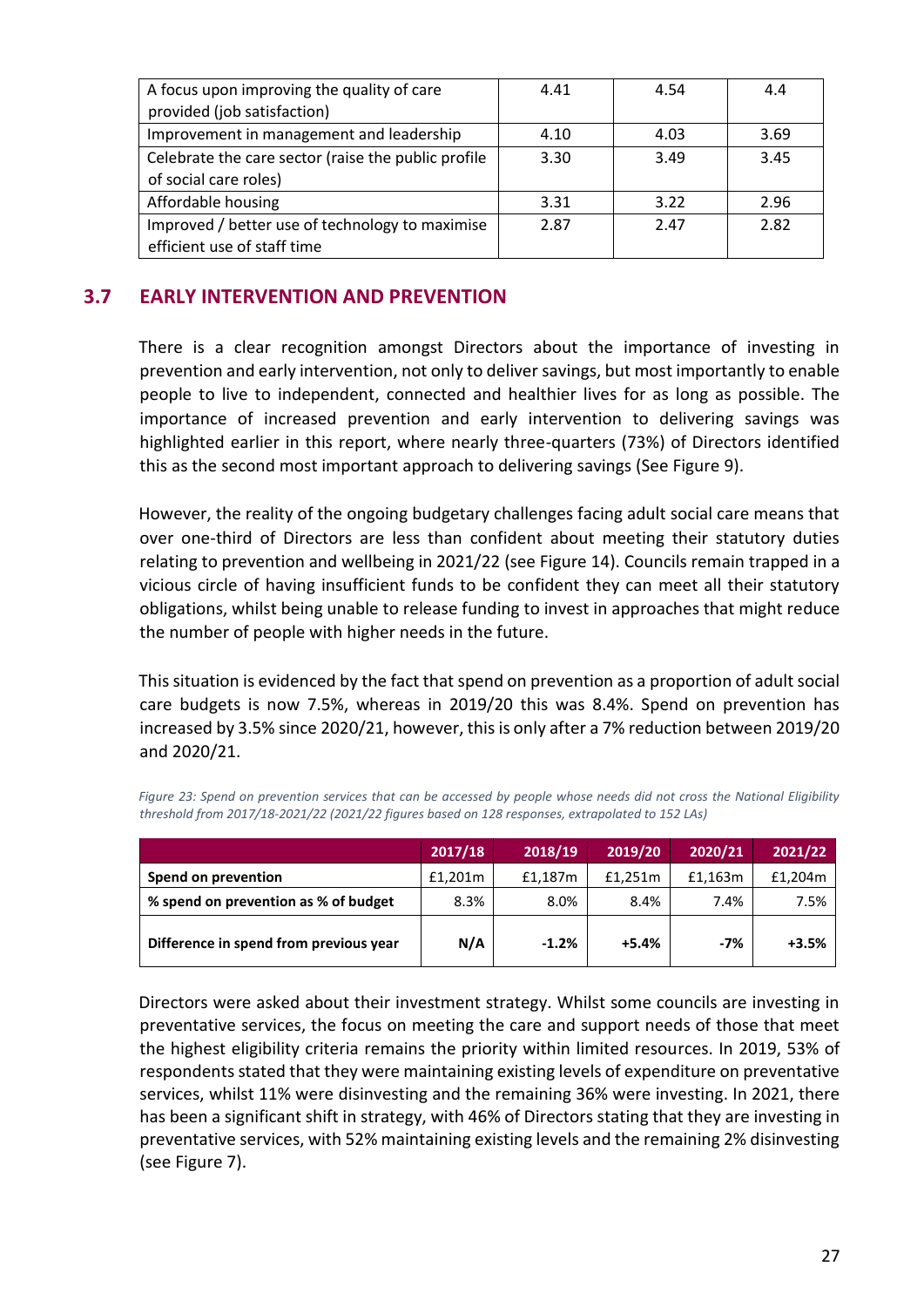For the first time Directors were asked about their local authority's investment strategy for digital and technology and also housing/accommodation models of care and support. Nearly two thirds of Directors indicated that their local authorities are taking positive investment strategies for both digital and technology (63%) and housing/accommodation models of care and support (67%). This is also consistent with the areas that are seen as most important to delivering savings in the current financial year (See Figure 9). Although such approaches may deliver savings to adult social care budgets, they most importantly are key to supporting people to living healthier and more independent lives. Very few Directors indicated that their local authority is disinvesting, with only 1% stating this was the case for Digital and Technology and 3 % for housing/accommodation models of care and support.

<span id="page-27-0"></span>



For the first time, Directors were asked which areas they thought would have the greatest impact on enabling people to live healthier and independent lives for a longer period. Respondents were asked to rank the options listed from 1 (greatest impact) to 8 (least impact). Figure 25 shows the proportion ranked as 1 and 2, to highlight those which Directors indicated would be most impactful.

Investment in accommodation and/or support options for working age adults with a learning disability is seen as the area of investment that would have the greatest impact on enabling people to live healthier and independent lives for a longer period. Nearly half of Directors (45%) ranked this as having either the greatest or second greatest impact. This was followed by Supported Living, which is a service designed to help people with a wide range of support needs retain their independence by being supported in their own home, which was ranked as having either the greatest or second greatest impact by 40% of respondents. Extra care housing was ranked as the third most impactful area for investment, with 35% of Directors ranking this as having the greatest or second greatest impact.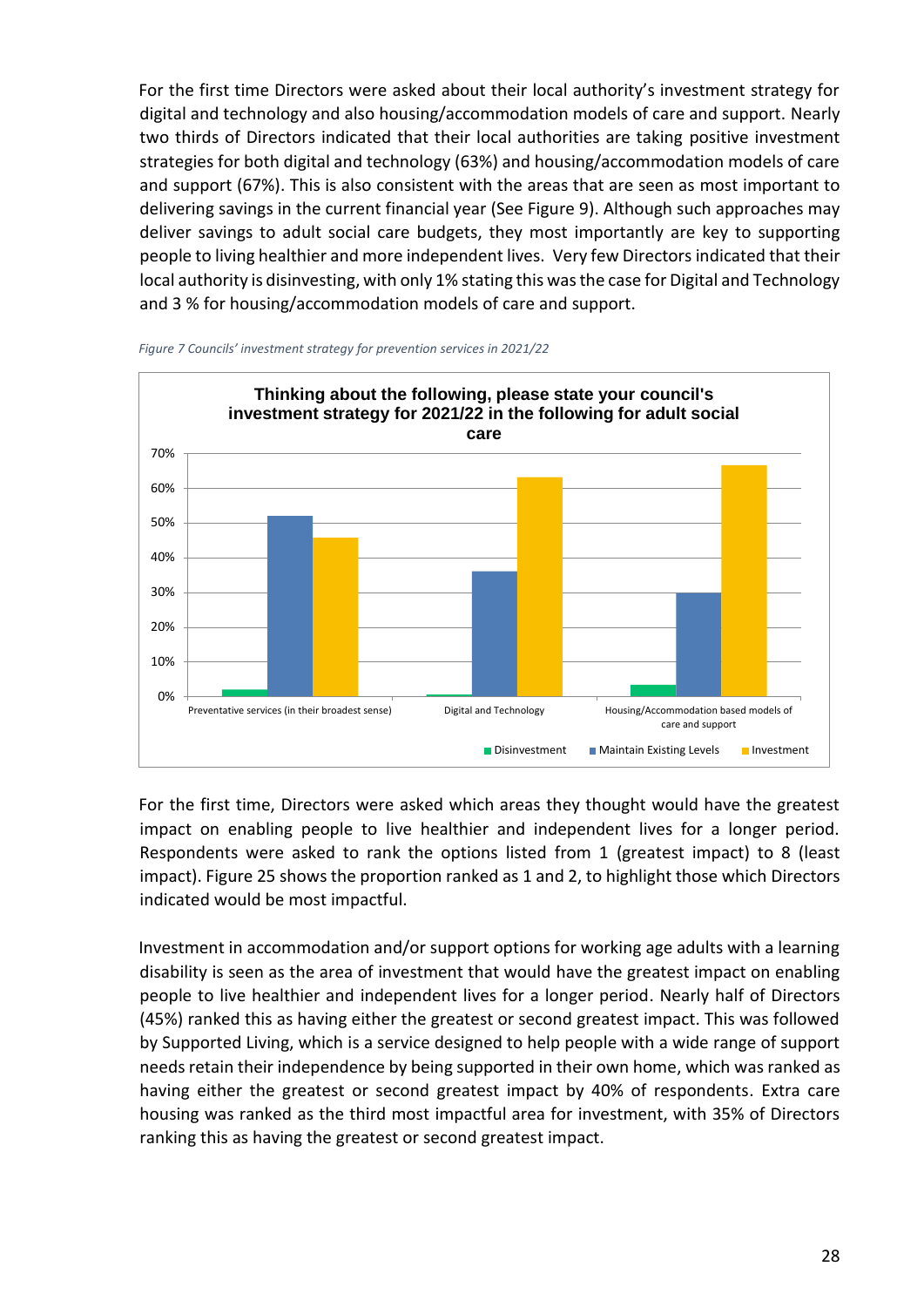

Directors were also asked to give more information about their authority's current investment strategy in each area. Over 60% of councils are planning to invest in accommodation and/or support options for working age adults with a learning disability, and over 50% are planning to invest in supported living and extra care housing. These plans are consistent with Directors' views on the relative importance of each approach (see Figure 26).



*Figure 26: Councils' current investment strategies*

Directors were asked how much adult social care plan to spend on voluntary, community and social enterprise (VCSE) sector services over several years, excluding regulated services (See Figure 27). In the current financial year Directors have budgeted to spend £465m on VCSE services, which was a reduction of 6.1% on the previous year's allocated expenditure and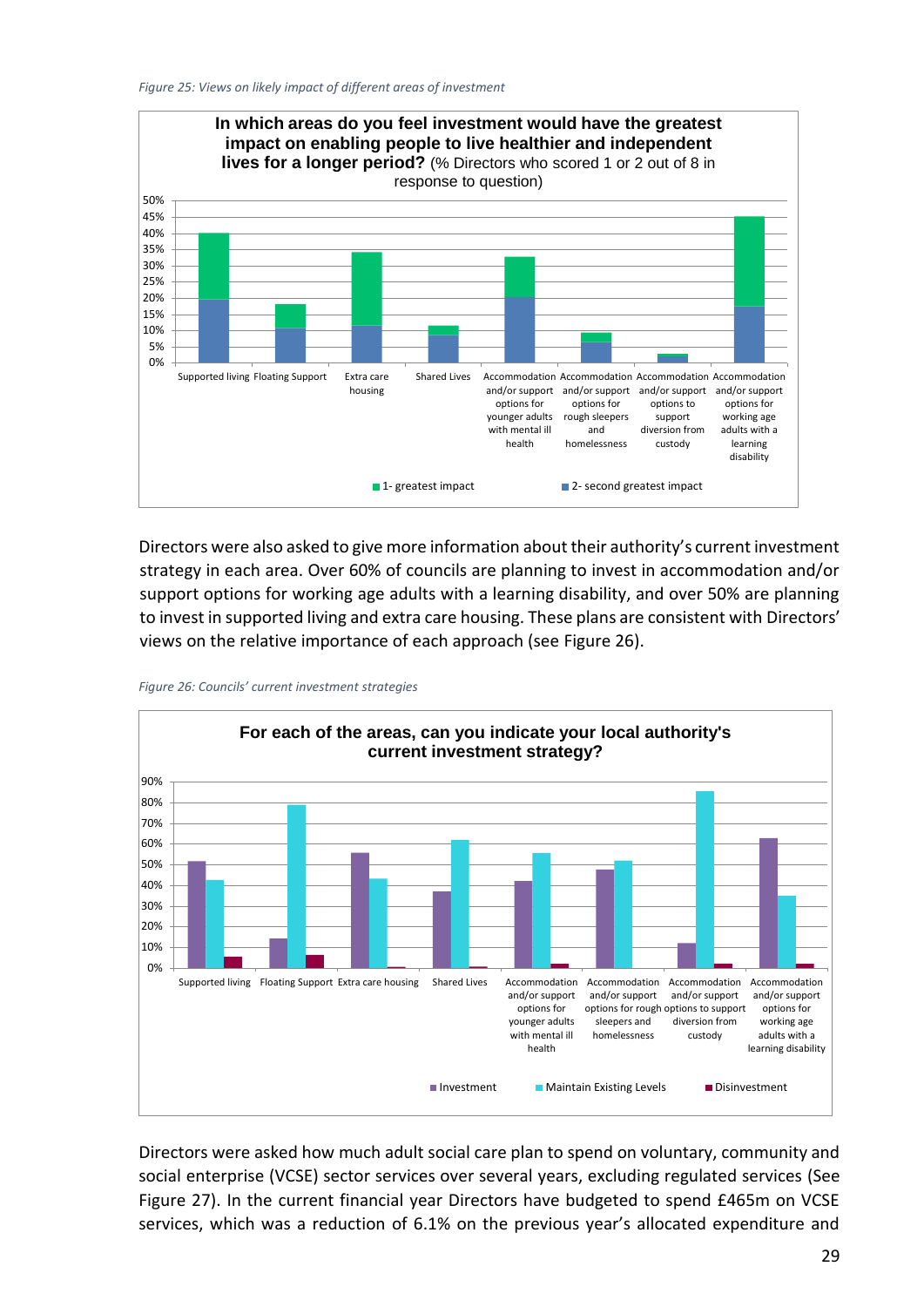£39m reduction on 2019/20. This is significant as Directors also said that they saw the development of asset-based approaches, including working with individuals on their strengths, self-help and community as important for making savings. Whilst identifying this as the right thing to do, making it happen is clearly difficult. It is likely that this reduction is, in part at least, a consequence of the challenging budgetary situation facing adult social care and the need for Directors to prioritise funding on meeting statutory duties which consequently means that budgets for discretionary services have had to be reduced year on year.

*Figure 27: Adult social care planned expenditure on VCSE services in the following years (excluding regulated services) \* figures extrapolated to 152 LAs for comparative purposes*

|                                                                    | 2019/20 | 2020/21 | 2021/22 |
|--------------------------------------------------------------------|---------|---------|---------|
| ASC expenditure on VCSE services (excluding<br>regulated services) | £504m   | £495m   | £465m   |
| % change on previous year                                          |         | $-1.8%$ | $-6.1%$ |

34% of Directors indicated that their local authority is investing in the VCSE sector in 2021/22 for adult social care, with 63% stating that they are maintaining existing levels of funding, whilst the remaining 3% have disinvested (See Figure 28). Looking forward to 2022/23 the proportions remain relatively static with 34% of Directors indicating that their local authority will be investing more in the VCSE sector, with 62% stating that they will maintain existing levels of expenditure and 4% expecting a strategy of disinvestment.



Figure 28: *Local Authority Investment Strategy for the VCSE Sector in relation to adult social care compared to the previous year*

Directors were asked what their local authority investment strategy was for VCSE infrastructure in relation to adult social care. For 2021/22 31% of Directors stating that their council is investing more than the previous year, with 64% stating that funding will remain at the same level and 5% indicating that their council is disinvesting. In 2022/23 just over a quarter (26%) of Directors plan to invest more in VCSE infrastructure (see Figure 29).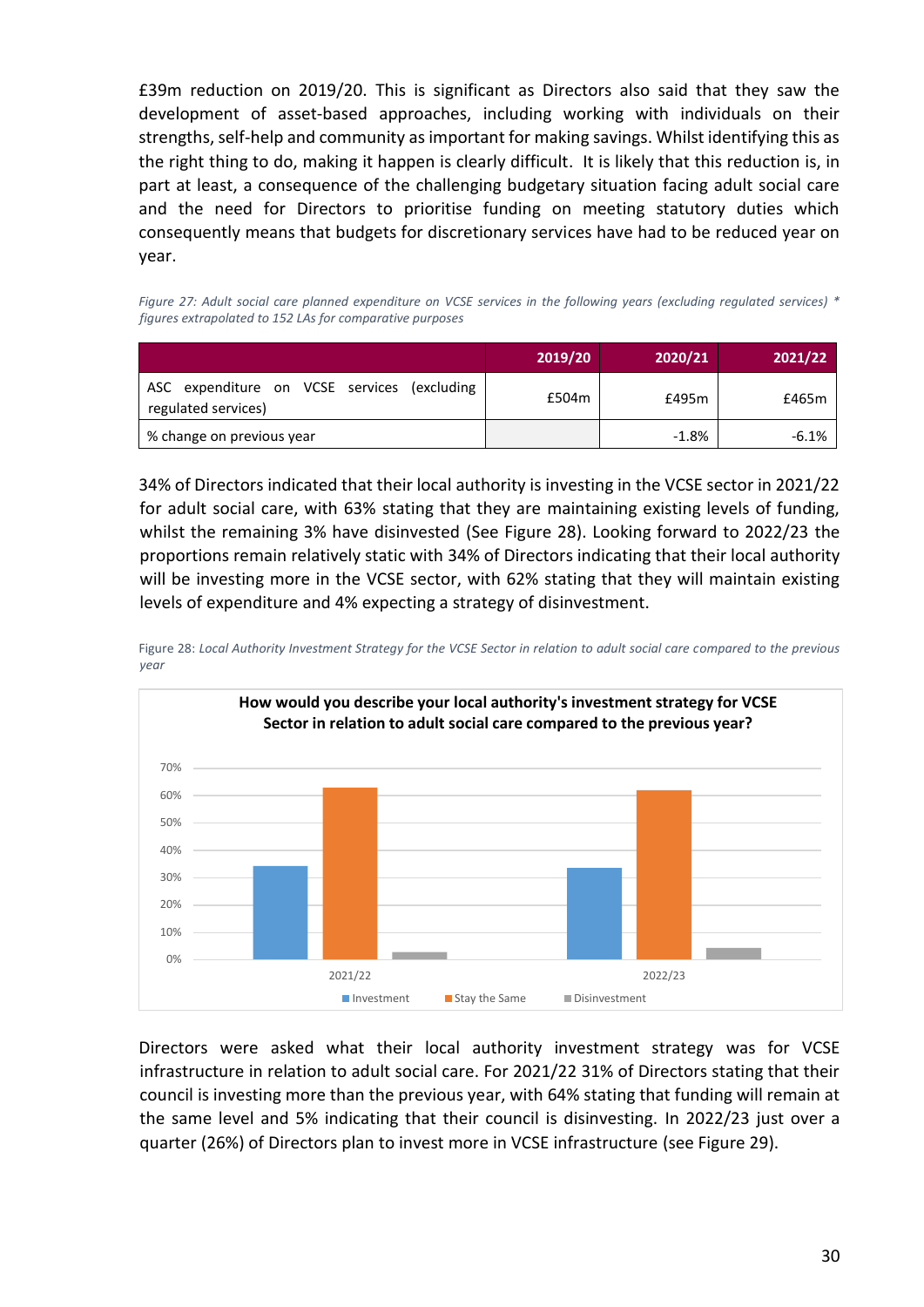

Figure 29 Local Authority Investment Strategy for VCSE infrastructure in relation to adult social care compared to the previous year

Directors were also asked about their investment in the VCSE sector for Covid-specific purposes. Just over 50% reported that their council's investment in the VCSE had increased. However, only 30% had increased their spend on VCSE infrastructure, or organisations that exist to support the VCSE sector to achieve its aims, for example though training, research, funding application support, sourcing volunteers, facilitation and convening.

## <span id="page-30-0"></span>**Discharge to Assess**

During the pandemic, arrangements were made and guidance issued in relation to 'Discharge to Assess'. This removed the requirement for assessments and planning to be undertaken in hospital for people needing care on discharge (except where there concerns about abuse and neglect which needed investigating before people went home).The intention was for people to be discharged from hospital and then for their needs to be assessed and planning for their future to be undertaken It was accompanied by additional short term funding. There are additional costs and staff time required to undertake assessment and planning in people's homes or in multiple intermediate care/ reablement settings rather than on a single hospital site.

Directors were asked how much extra social work time/capacity it has taken their local authority to cover assessments and care planning in multiple locations rather than hospitals for the six-week Discharge to Assess process enacted since the onset of Covid-19. On average, respondents indicated that to support this process an additional 27% uplift in social work time/capacity was required.

## <span id="page-30-1"></span>**Continuing Healthcare (CHC)**

As part of the Government's response to Covid-19, Clinical Commissioning Groups (CCGs) suspended NHS Continuing Healthcare (CHC) activity so that support could be given to local frontline NHS services responding to the pandemic. The emergency period ran from 19 March 2020 – 31 August 2020.

In addition to restarting assessments, CCGs were also required to review individuals who were unable to have an assessment for NHS Continuing Healthcare during the emergency period.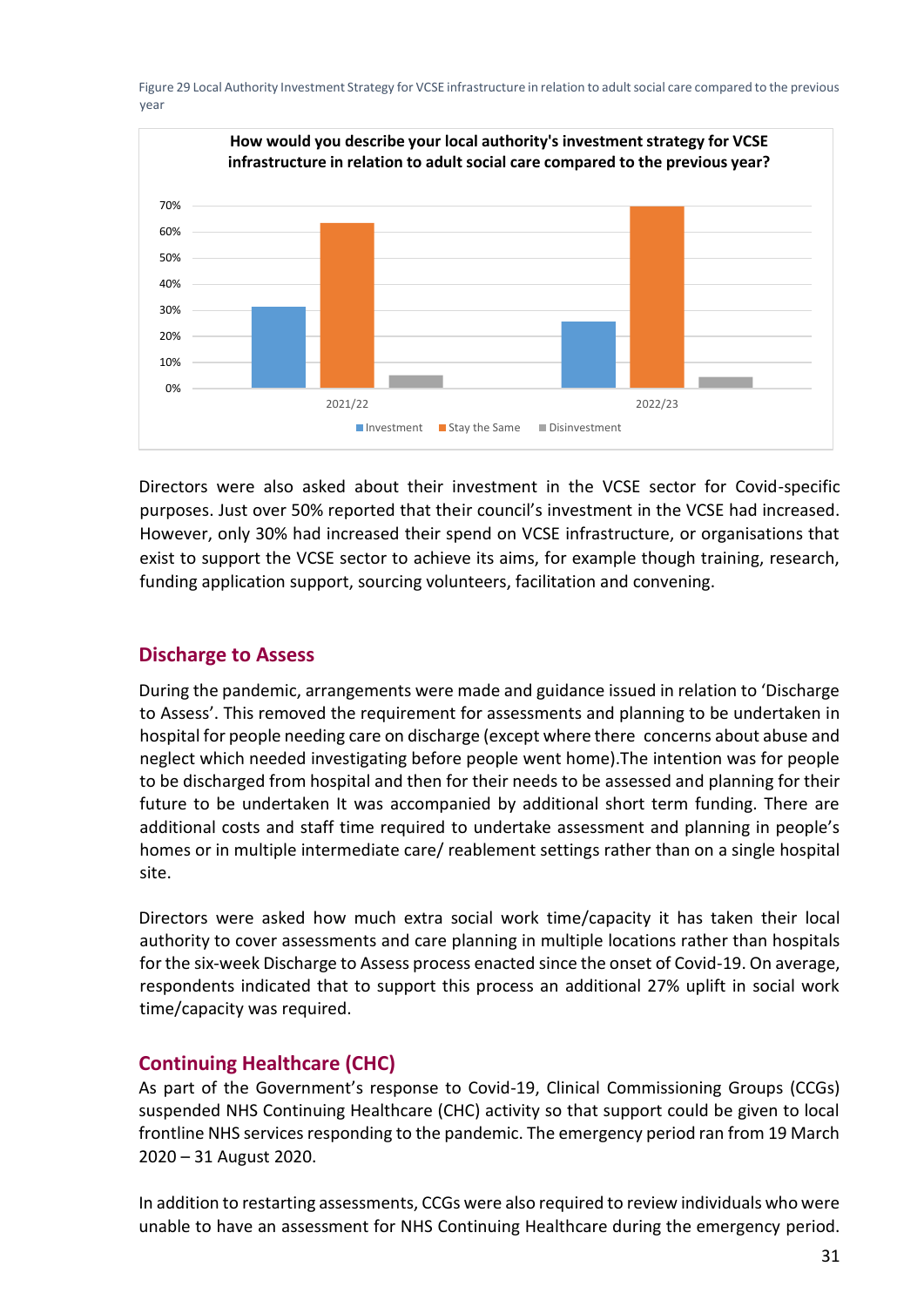An assessment or consideration for NHS Continuing Healthcare also requires the involvement of adult social care services from the local authority.

Directors were asked if there has there been a change in rate of eligibility for CHC for those people who were funded on scheme 1 and assessed as part of deferred assessment process. 43% of respondents indicated that there has been a change, with the remaining 57% indicating that there has been no change in their local area (See Figure 30).



*Figure 30: Change in Rate of Eligibility of CHC for those people funded on scheme 1 and assessed as part of the deferred assessment process*

The same proportion of Directors (43%) indicated that they felt 'virtual assessment' approaches to CHC eligibility have made a difference to eligibility rates, whereas 48% felt they had not (See Figure 31). The remaining 9% of respondents felt that it was either too early to say or it was 'none of the above'. Virtual assessments have been undertaken on a widespread basis and by and large CHC assessors have had to rely on information from other professionals. There are reports of some concerns that this process may have meant that the assessor who best understands CHC eligibility has not had all information available. This may have limited opportunities for people to be fully assessed in the community and where informal carers provide high levels of support. Equally though, there have been many reports that virtual assessments and Multi-Disciplinary Teams have enabled better engagement with families to participate in the process and it is important to maintain the positive learning from the context of the pandemic.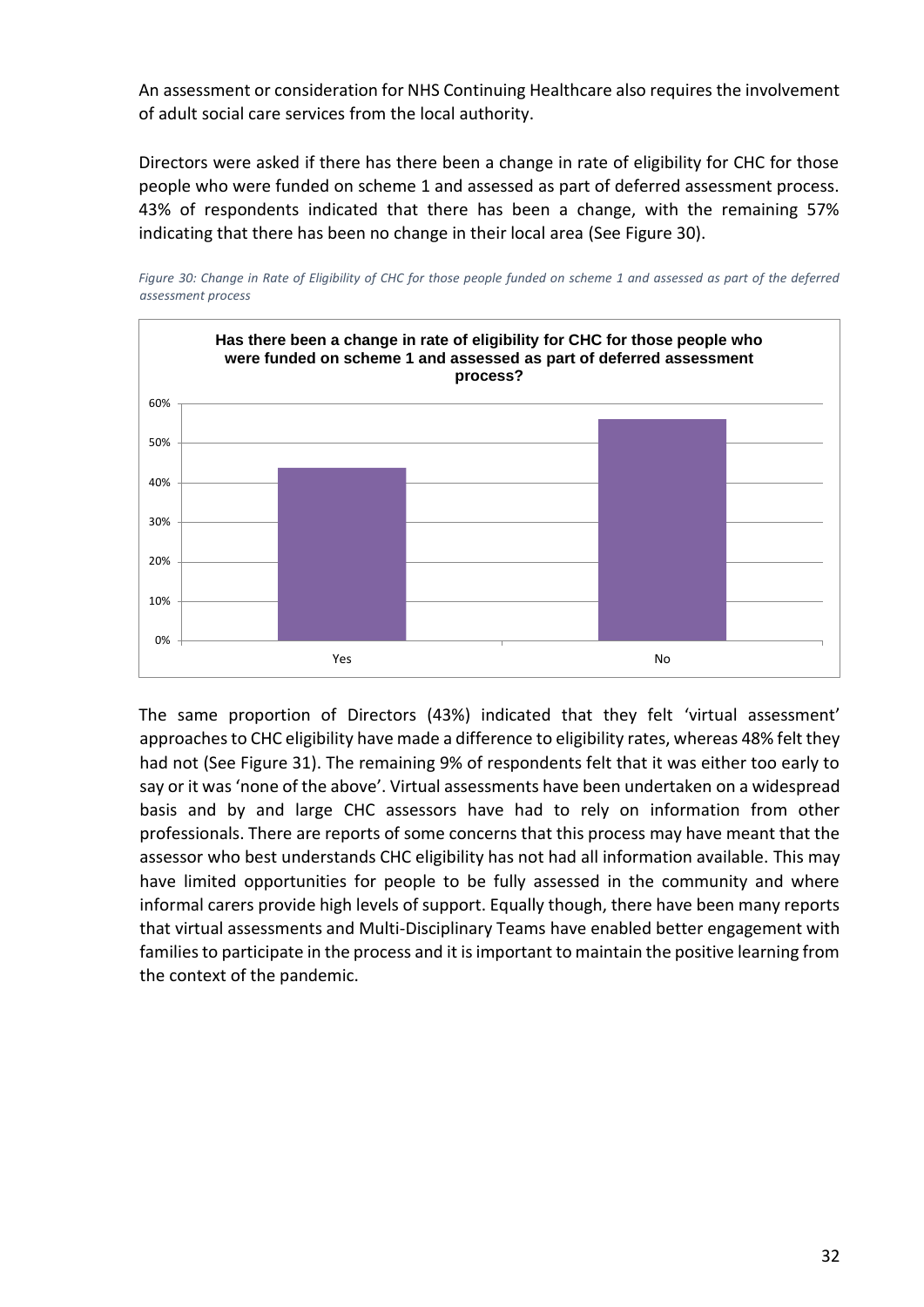*Figure 31: Proportion of Directors that feel "virtual assessment" approaches to CHC eligibility have made a difference to eligibility rates*



Directors were asked whether they felt that scheme 2 NHS funded discharge support has reduced the rates of eligibility for CHC (See Figure 32). 40% of Directors indicated that it had reduced eligibility for CHC, whilst the remaining 60% felt it had not. Concern had been raised in some areas that the efforts to clear the CHC backlog meant that quality of assessment was being replaced by 'throughput'. It is reassuring that 60% of respondents have not felt this has impacted on eligibility rates. However, it does leave some questions if rates have changed in some areas, while also acknowledging that the context of the pandemic was unique.



*Figure 32: Proportion of Directors that feel that Scheme 2 funded discharge support has reduced rates of eligibility for CHC*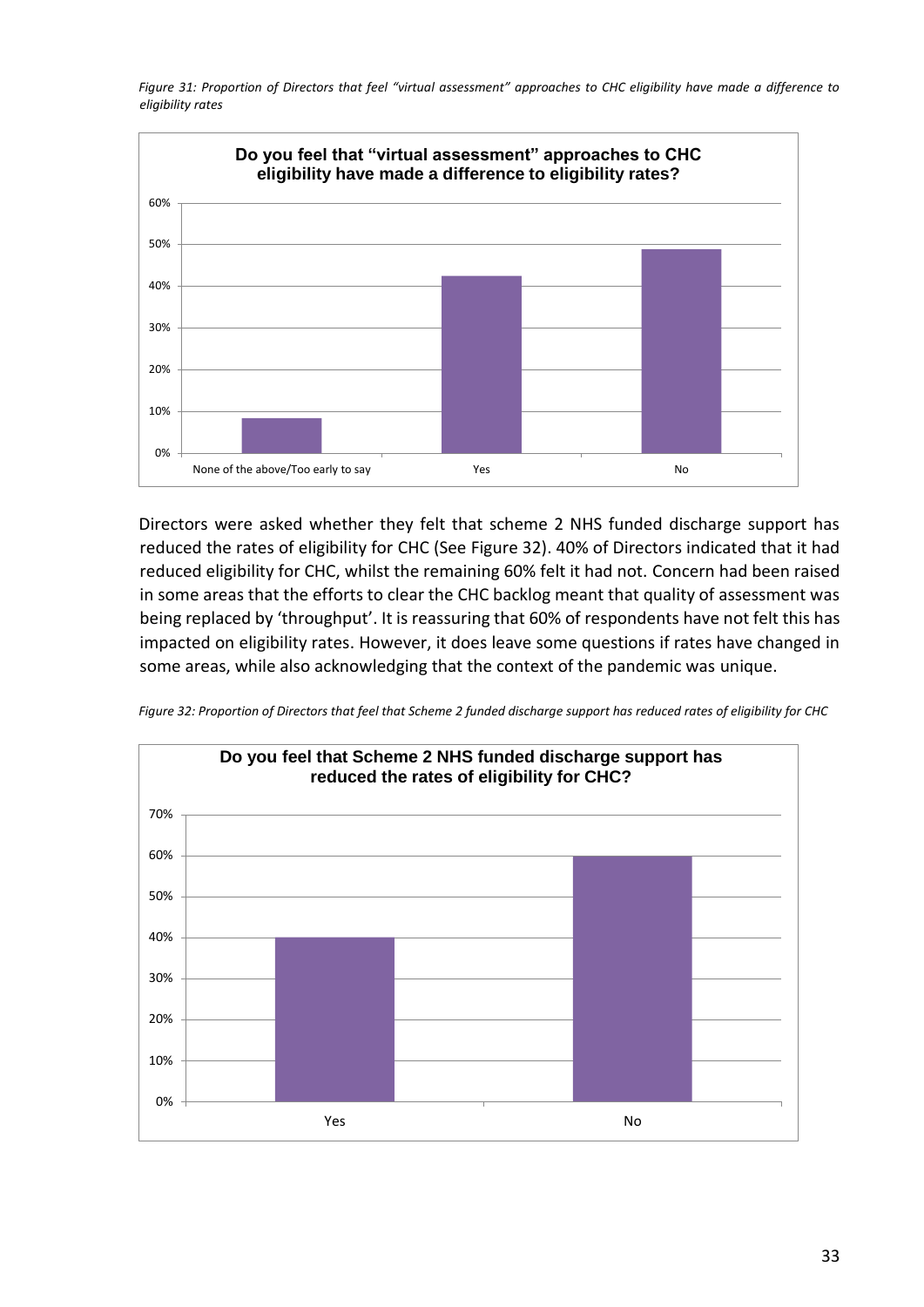## <span id="page-33-0"></span>**3.8 DEPRIVATION OF LIBERTY AND LIBERTY PROTECTION SAFEGUARDS**

The Liberty Protection Safeguards (LPS) are currently scheduled to be implemented from 1 April 2022. The three-month public consultation on the regulations and the LPS Code of Practice is anticipated to begin very soon and to be completed by the Autumn. Following any required amendments, the regulations and code will require formal parliamentary ratification prior to finalisation, and after that there will be a period of preparation (workforce planning, recruitment, training and IT systems development) leading up to implementation. It is necessary to use existing data about DoLS and Court of Protection authorisations to inform councils and other responsible bodies about future demand for LPS authorisation, which in turn will inform workforce requirements.

Directors were asked how many applications their local authority made in 2020/21 to the Court of Protection for authorisation of deprivations of liberty in settings other than hospitals or care homes. In total 115 Directors responded to this question and they indicated that a total of 3,230 applications were made to the Court of Protection in 2020/21, which averages out at 28 applications per local authority. Extrapolated up to 152 local authorities the total applications made would be 4,269.

In order to obtain an estimate of the proportion of cases that would transfer from local authorities to CCGs or their successors (in the case of continuing healthcare) or to NHS Trusts (in the case of NHS hospitals), when the LPS scheme replaces the DoLS scheme, Directors were asked what proportion of their DoLS applications in 2020/2021 were for arrangements that were:

- **Made under Continuing Healthcare**: The average percentage figure (based on 84 responses) was 11%
- **Within NHS hospitals:** The average percentage figure (based on 116 responses) was 32%

Directors were asked how confident they were that their council will be ready to implement the Liberty Protection Safeguard reforms from 1 April 2022. Respondents were asked to provide a score out of 10, with a score of one meaning that they were not at all confident and a score of ten meaning that they were extremely confident. The average score from the 142 Directors that responded to this question was 5.3 out of 10, indicating that respondents are not very confident.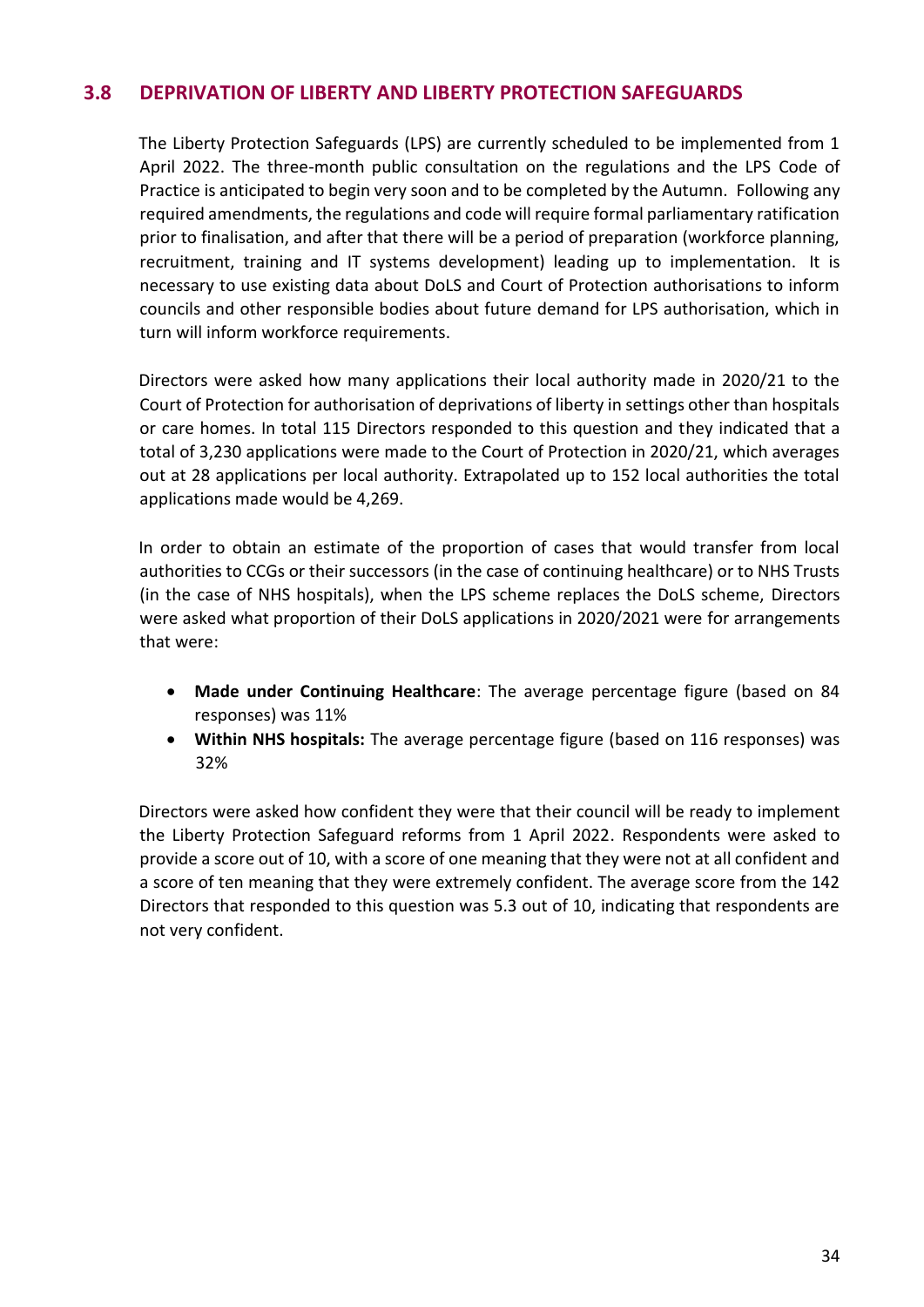# <span id="page-34-0"></span>**4. CONCLUSIONS**

Taken together, the ADASS Activity Survey 2021 and ADASS Spring Survey 2021 make clear why the need for the Government to publish its promised plans for adult social care and to provide sustainable funding is now more urgent than ever.

The Activity Survey paints a picture of increasing need across most aspect of care and support, and of the spectre of growing unmet and undermet need which impacts on life and wellbeing. This report shows it is increasingly clear that the funding is not there to meet that need. Every day directors, social workers and the councils they are in are having to make invidious decisions about who gets care and support, what they cannot afford to pay for, how much they charge, and to balance maintaining life-saving and sustaining support today versus reshaping care and support for the future.

The Covid-19 pandemic impacted terribly on people needing and working in care and support. It has presented further challenges and increased the care and support needs of many of us with councils less able to address those needs. Covid-19 funding from the Government has dampened the impact some of the worst excesses of the pandemic, however the numbers of short term grants, increases from local taxation and the limp from annual settlement to annual settlement with one-off and short-term funding creates instability and prevents longer-term planning and investment to support better lives and a better economy.

For too long adult social care has been viewed as a political problem and reform a costly proposition. We believe that there is a fundamentally different way of viewing social care. High quality care and support enables people to live good lives. It enables people to live, work and to remain connected within their local communities. Carers can balance their caring responsibilities with the need to be remain economically and socially active. Adult social care has the potential to drive local post-Covid economic recovery, providing rewarding jobs for thousands of people, driving housing with care developments, and bring investment to local communities. The alternative is worsening financial pressures, ever more difficult choices, fewer care staff and a grinding continuation of decline, with the resulting devastating impact upon millions of us.

That is why we are calling for calling for the Government to:

- 1. Urgently publish its promised plans for adult social care which reflect the lives and experiences of working age people, older people, and carers.
- 2. Use the proposed Spending Review this autumn to provide both sustainable funding that enables local authorities and their partners to address the immediate gaps identified by this report, as well as shape a better future.
- 3. A commitment to a 10-year plan for adult social care that complements the NHS longterm plan.

Our shared ambition must be for many more people to be able to access care, support and safeguards at home, with fewer people living in care homes and other residential settings, fewer people with learning disabilities or mental ill health in prisons and a greater prioritisation of early interventions and support. At the moment the NHS is prioritising supporting hospitals to recover surgical activity as we collectively emerge into the next phase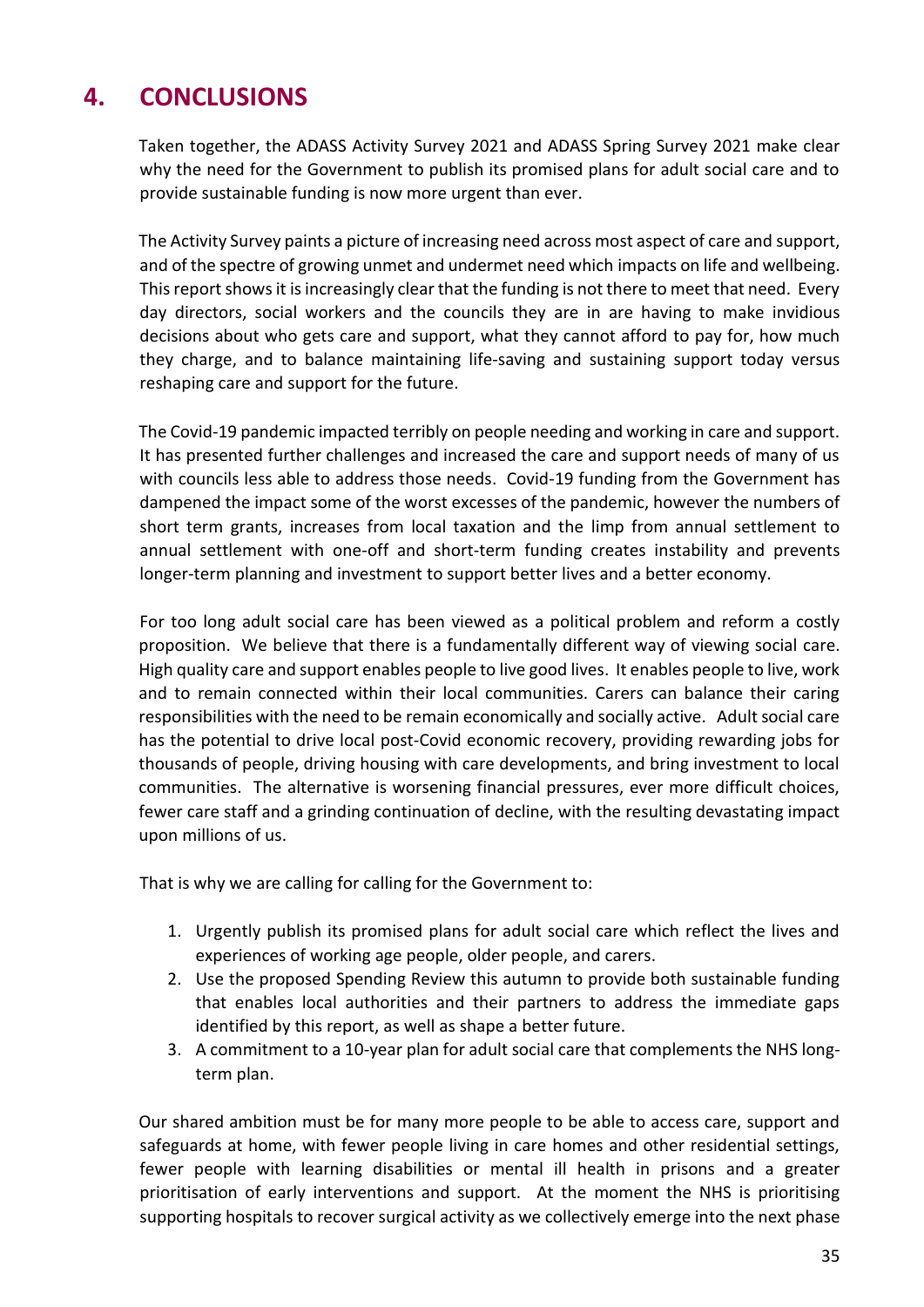of pandemic. This is only deliverable with robust and sustainability funded adult social care. However, it is the difference that high quality care and support makes to all of our lives, our communities and our economy that should be the catalyst for change and investment.